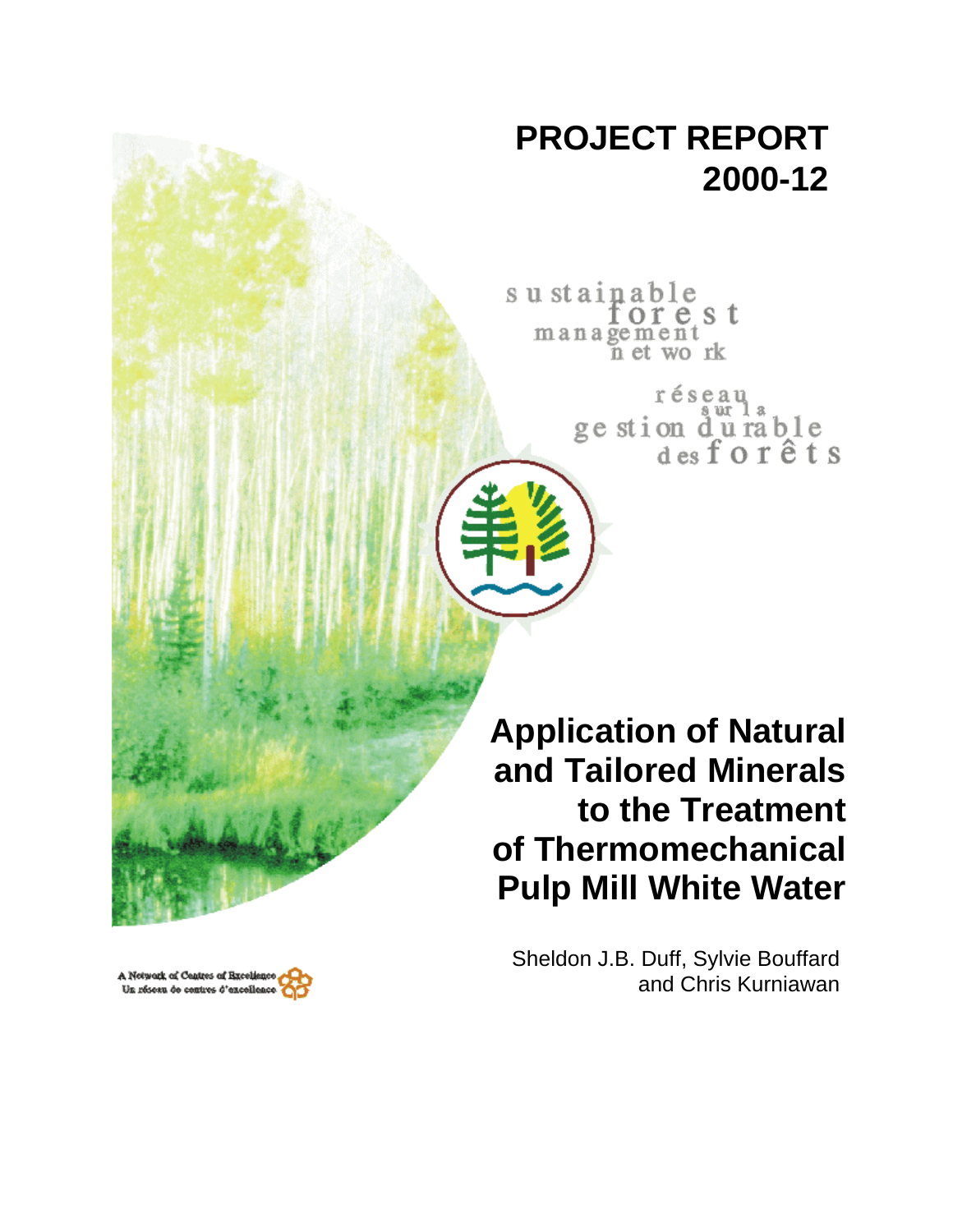For copies of this or other SFM publications contact:

Sustainable Forest Management Network G208 Biological Sciences Building University of Alberta Edmonton, Alberta, T6G 2E9 Ph: (780) 492 6659 Fax: (780) 492 8160 http://www.ualberta.ca/sfm/

ISBN 1-55261-070-5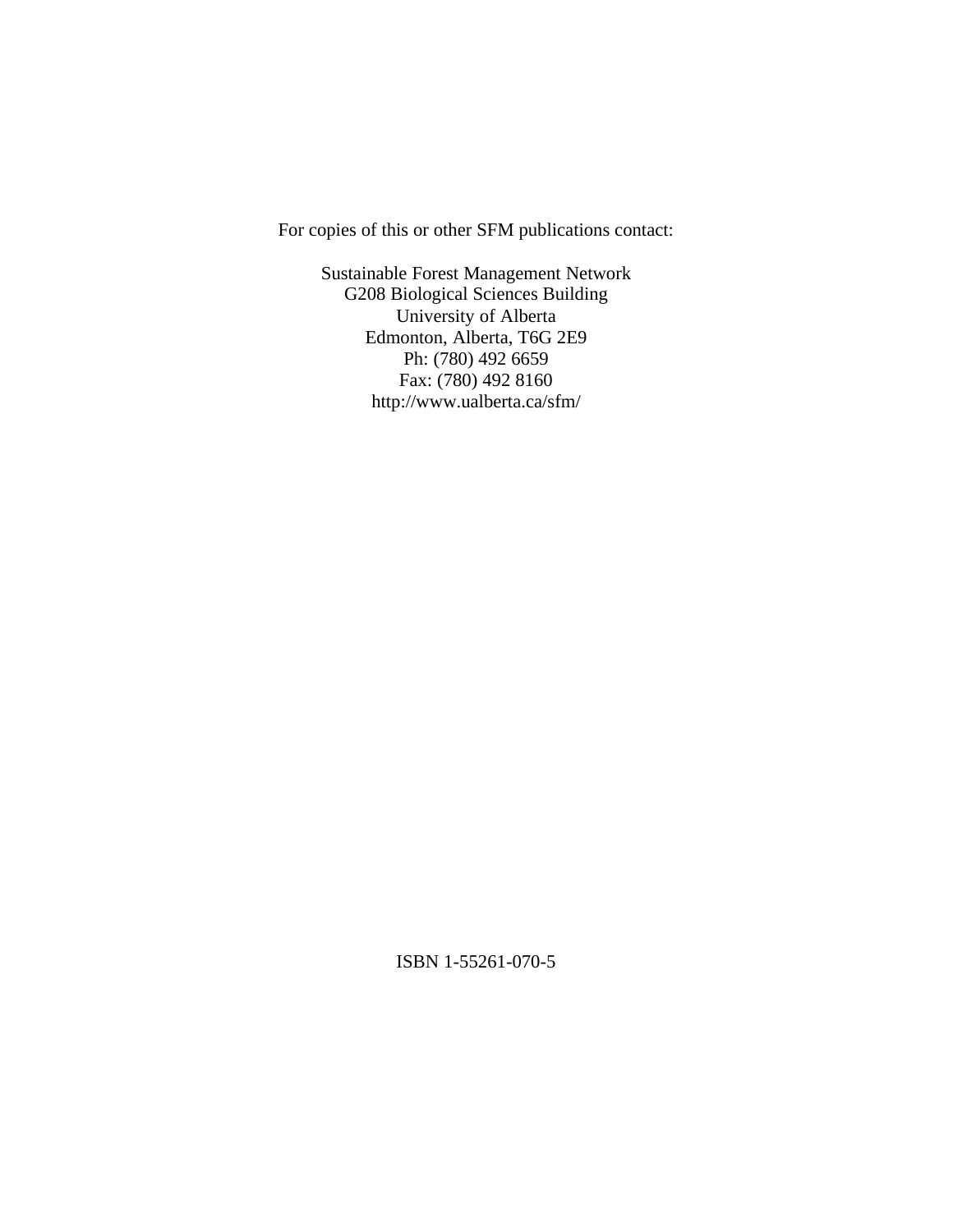# **Application of Natural and Tailored Minerals to the Treatment of Thermomechanical Pulp Mill White Water**

by

**Sheldon J.B. Duff**

**Sylvie Bouffard**

**Chris Kurniawan**

Department of Chemical and Biological Engineering University of British Columbia, Vancouver, BC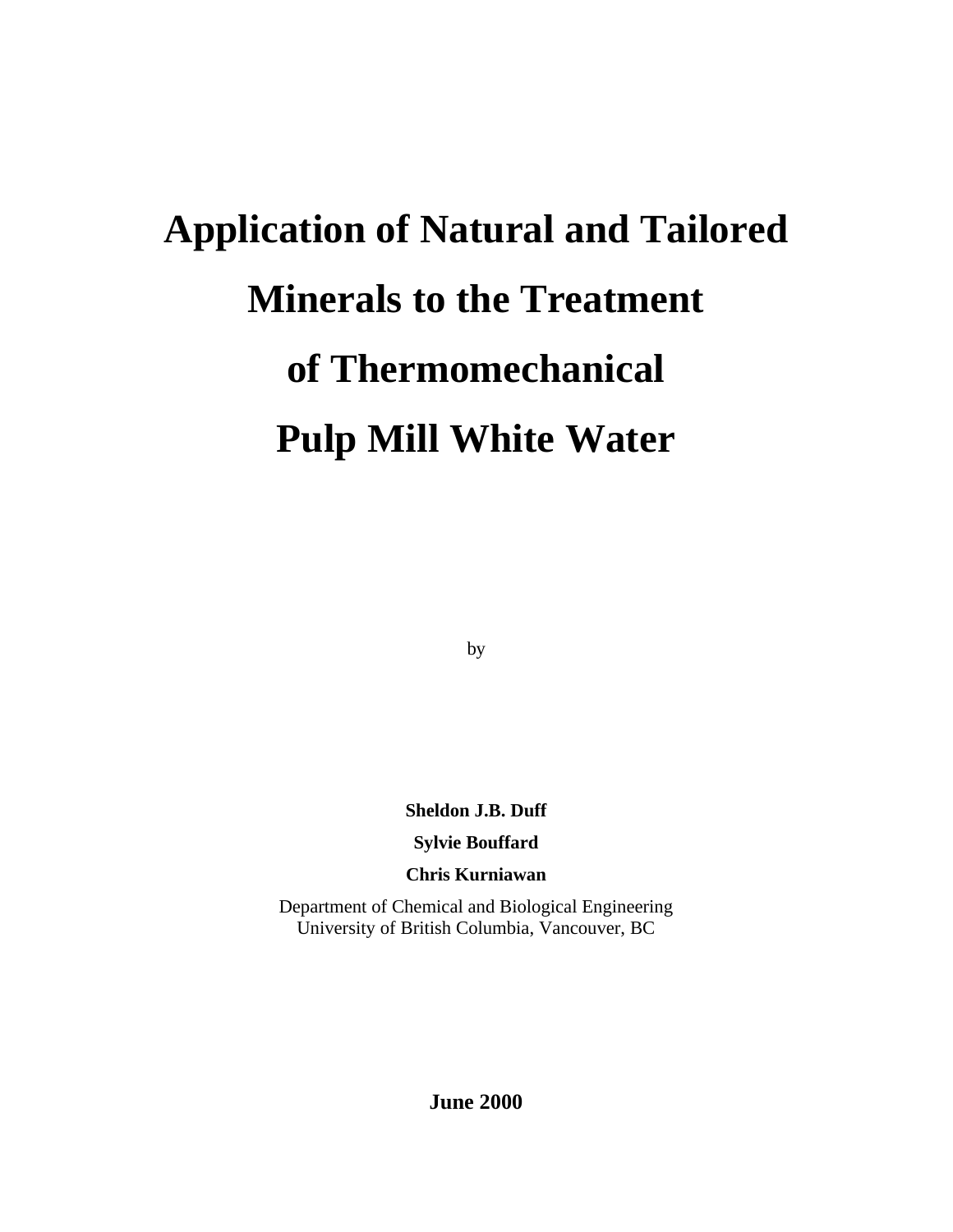#### **ABSTRACT**

Buildup of dissolved and colloidal substances in closed white water systems is detrimental to machine runnability and product quality. This research investigated the technical feasibility of using natural and tailored minerals for treatment of synthetic process water (approximately 40 mg/L of dehydroabietic acid (DHA)) and three simulated thermomechanical paper mill white waters. Treatment of synthetic process water with 20 g/L of natural minerals, ground to less than 0.180 mm aggregate size, resulted in maximum DHA removal of 55%.

Tailored minerals were prepared by mixing zeolites with short-chain and long-chain organic cations. When applied in doses less than the external cation exchange capacity (CEC) of zeolites, cations were firmly bound through coulombic interactions on the external surfaces only. Only long-chain hexadecyltrimethylammonium (HDTMA) cations improved the uptake capacity of zeolites for DHA. Partitioning of DHA into the HDTMA layer was strongly dependent on the mineral concentration and CEC value. HDTMA-tailored minerals with CEC values above 90 meq/100 g ensured complete removal of DHA from synthetic process water.

Application of 75 g/L of HDTMA-tailored heulandite to the treatment of white water (pH 7) resulted in removal of FA and RA ranging from 10-90% and 5-70%, respectively over a range of mineral doses from 20-350 kg/m<sup>3</sup>. Other constituents, measured as chemical oxygen demand, total dissolved solids and total dissolved volatile solids, were not removed because of the low surface area of heulandite covered with HDTMA cations. The HDTMA layer most likely selectively rejected high molecular weight substances.

#### **ACKNOWLEDGEMENT**

The authors work like to acknowledge the SFM NCE for funding this project. Also acknowledged are the many companies and individuals who supplied samples or minerals, whitewater and pulp. Partcular thanks to Paprican for assistance, and to Magnus Vinje who started work in this area. Finally, sincere thanks to the UBC Pulp and Paper Centre staff, who assisted with all phases of the work and who performed at their customary high level.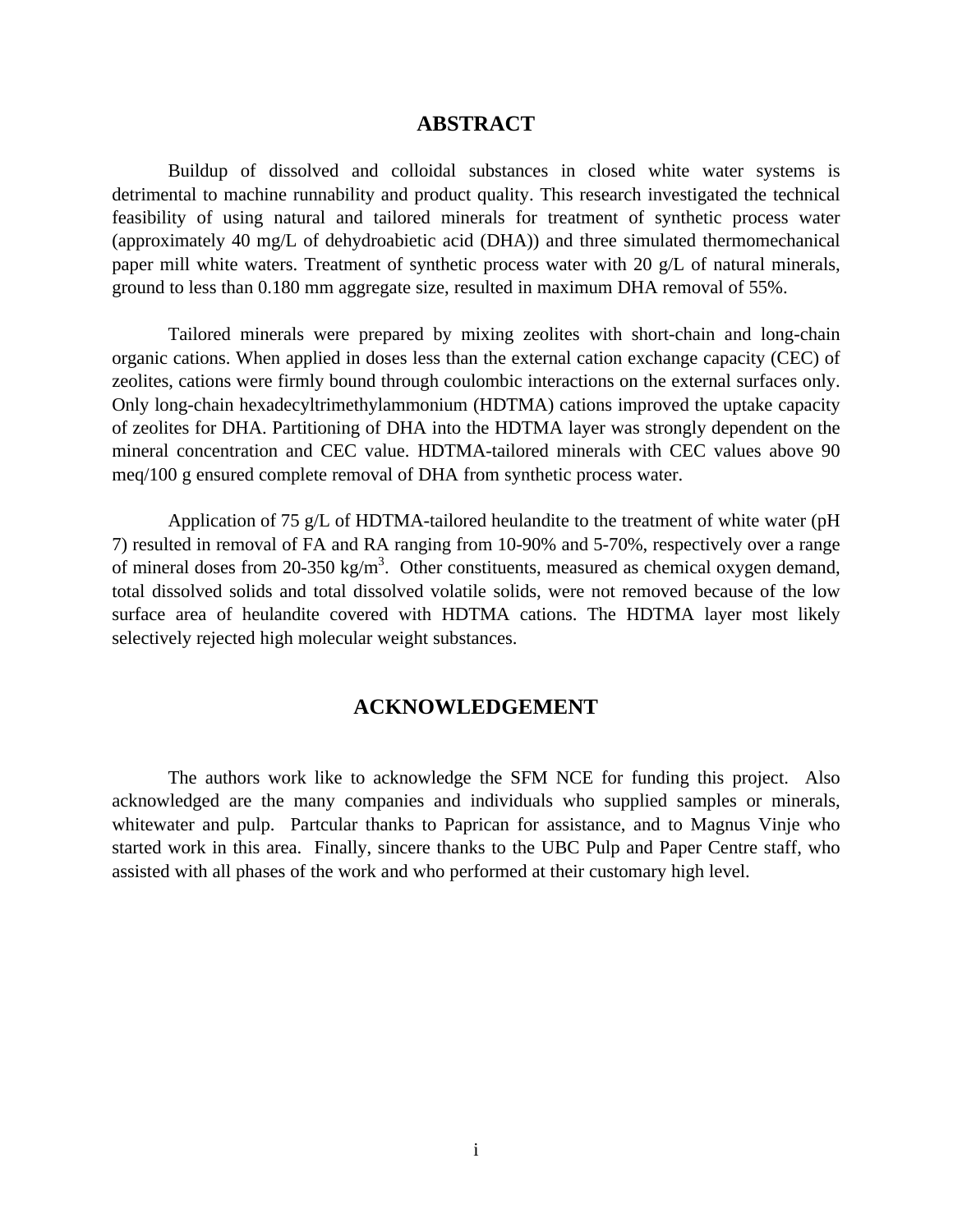## **LIST OF ABBREVIATIONS AND ACRONYMS**

| AB            | Alberta                                          |
|---------------|--------------------------------------------------|
| <b>ANAMET</b> | Anaerobic-aerobic methane                        |
| <b>ANOVA</b>  | Analysis of variance                             |
| <b>AR</b>     | Arizona                                          |
| <b>BC</b>     | <b>British Columbia</b>                          |
| <b>BCTMP</b>  | Bleached chemi-thermomechanical pulp             |
| <b>BET</b>    | <b>Brunauer Emmett Teller</b>                    |
| <b>BOD</b>    | Biological oxygen demand                         |
| <b>BUT</b>    | n-butylamine                                     |
| $\mathsf{C}$  | Contrast                                         |
| CA            | California                                       |
| <b>CEC</b>    | Cation exchange capacity                         |
| CL            | Control limit                                    |
| <b>COD</b>    | Chemical oxygen demand                           |
| <b>COFI</b>   | Council of Forest Industries of British Columbia |
| <b>CMC</b>    | Critical micelle concentration                   |
| <b>CTMP</b>   | chemi-thermomechanical pulp                      |
| <b>DCS</b>    | Dissolved and colloidal substances               |
| DF            | Degree of freedom                                |
| <b>DHA</b>    | Dehydroabietic acid                              |
| <b>DICOCO</b> | Dicocodimethylammonium                           |
| <b>DOC</b>    | Dissolved organic carbon                         |
| <b>ECEC</b>   | External cation exchange capacity                |
| <b>FA</b>     | Fatty acids                                      |
| <b>GA</b>     | Georgia                                          |
| GC            | Gas chromatography                               |
| <b>HDTMA</b>  | Hexadecyltrimethylammonium                       |
| <b>HMW</b>    | High molecular weight                            |
| <b>HPLC</b>   | High performance liquid chromatography           |
| <b>ICEC</b>   | Internal cation exchange capacity                |
| $_{\rm IL}$   | Illinois                                         |
| LC            | Lethal concentration                             |
| <b>LCL</b>    | Lower control limit                              |
| <b>LMW</b>    | Low molecular weight                             |
| LOI           | Loss on ignition                                 |
| <b>MA</b>     | <b>Massachusetts</b>                             |
| <b>MBR</b>    | Membrane biological reactor                      |
| <b>MS</b>     | Mean squares                                     |
| <b>MTBE</b>   | Methyl-tert-butyl-ether                          |
| <b>MVR</b>    | Mechanical vapour recompression                  |
|               |                                                  |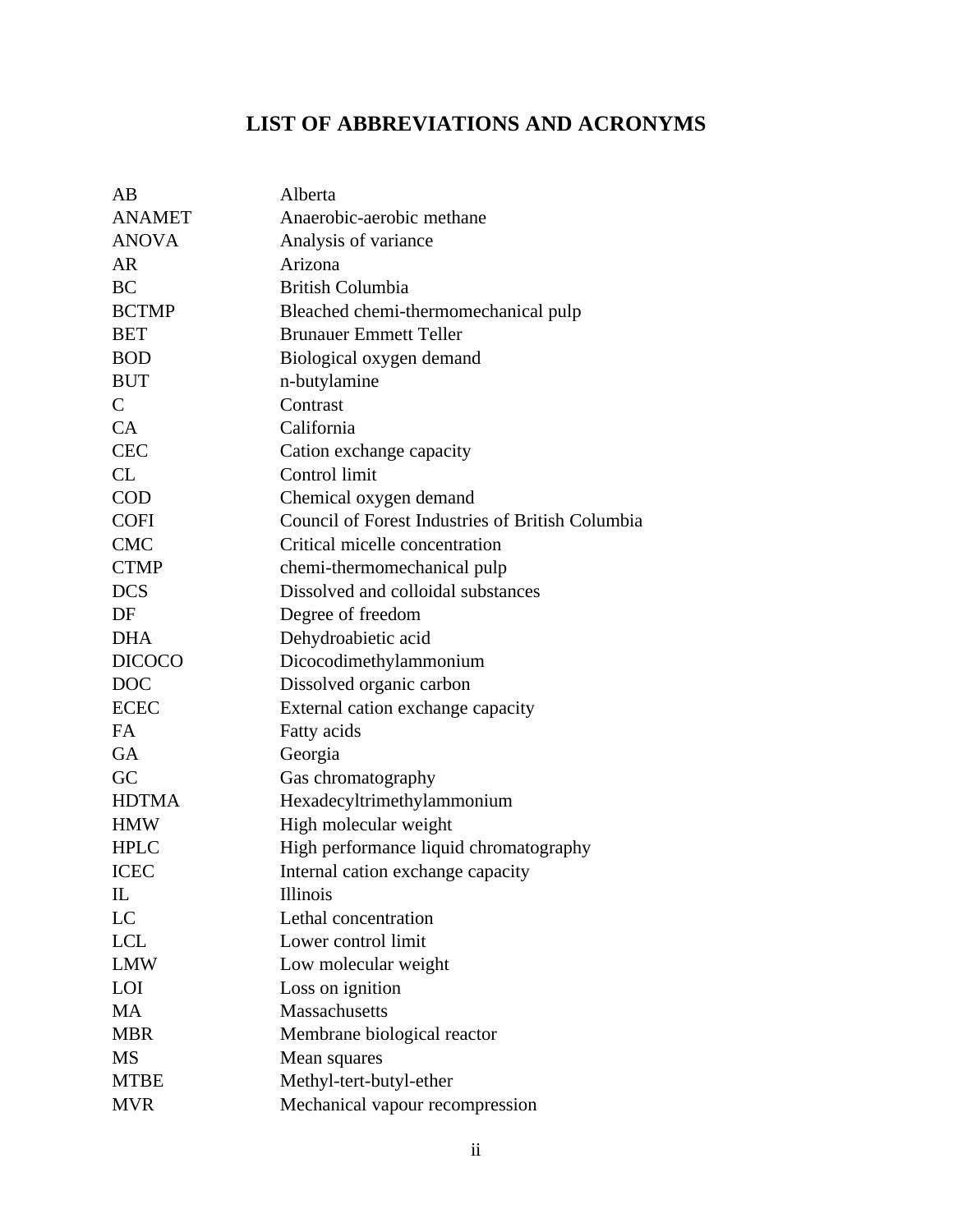| <b>MW</b>       | Molecular weight                                            |
|-----------------|-------------------------------------------------------------|
| nd              | None detected                                               |
| <b>NF</b>       | Nanofiltration                                              |
| <b>NSERC</b>    | Natural Sciences and Engineering Research Council of Canada |
| <b>O-MPCA</b>   | O-methylpodocarpic acid                                     |
| ON              | Ontario                                                     |
| <b>OR</b>       | Oregon                                                      |
| <b>PAPRICAN</b> | Pulp and Paper Research Institute of Canada                 |
| <b>QUAT</b>     | Quaternary ammonium cations                                 |
| $\mathbf{R}$    | Variability                                                 |
| <b>RA</b>       | Resin acids                                                 |
| <b>RFA</b>      | Resin and fatty acids                                       |
| <b>SBR</b>      | Sequencing batch reactor                                    |
| <b>SCOD</b>     | Soluble chemical oxygen demand                              |
| SK              | Saskatchewan                                                |
| <b>SS</b>       | Suspended solids                                            |
| SSQ             | Sum of squares                                              |
| <b>TAPPI</b>    | Technical Association of the Pulp and Paper Industry, Inc.  |
| <b>TBA</b>      | Tetrabutylammonium                                          |
| <b>TDS</b>      | Total dissolved solids                                      |
| <b>TDVS</b>     | Total dissolved volatile solids                             |
| <b>TEA</b>      | Tetraethylammonium                                          |
| <b>TMA</b>      | Tetramethylammonium                                         |
| <b>TMP</b>      | Thermomechanical pulp                                       |
| <b>TOC</b>      | Total organic carbon                                        |
| <b>TPA</b>      | Tetrapropylammonium                                         |
| <b>UASB</b>     | Upflow anaerobic sludge blanket                             |
| <b>UBC</b>      | University of British Columbia                              |
| <b>UCL</b>      | Upper control limit                                         |
| UF              | Ultrafiltration                                             |
| <b>USA</b>      | <b>United States of America</b>                             |
| <b>UV</b>       | Ultraviolet                                                 |
| <b>XRD</b>      | X-ray diffraction                                           |
| Y               | Removal efficiency of DHA                                   |
|                 |                                                             |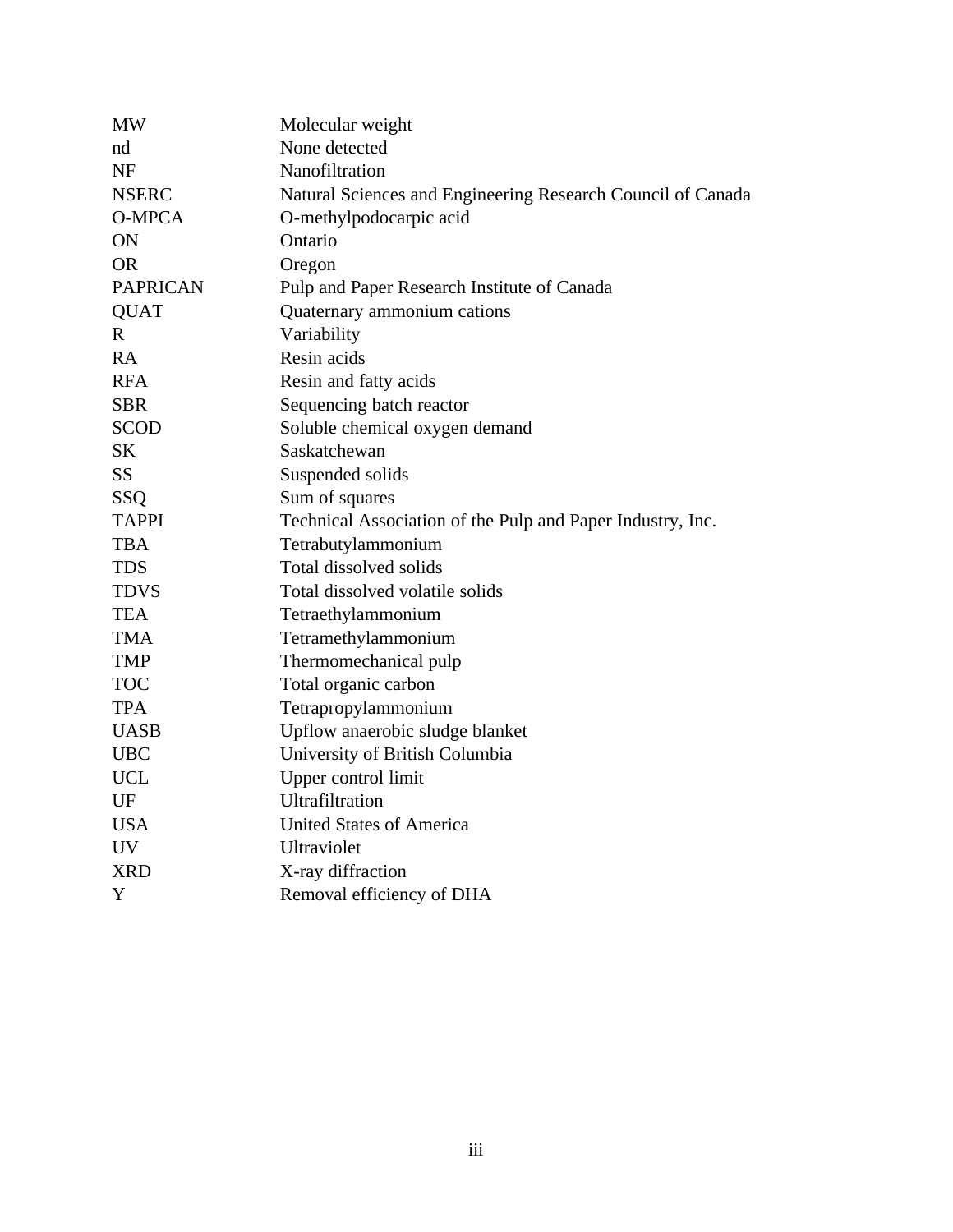## **LIST OF UNITS**

| Å                            | Angstrom                                    |
|------------------------------|---------------------------------------------|
| adt, (t)                     | Air dried tonne, (tonne)                    |
| $\text{cm}^3, \text{ (m}^3)$ | Cubic centimeter, (cubic meter)             |
| Da, (kDa)                    | Dalton, (kilodalton)                        |
| d                            | Day                                         |
| eq, (meq)                    | Equivalent, (milliequivalent)               |
| $g, (\mu g), (mg), (kg)$     | Grams, (microgram), (milligram), (kilogram) |
| h                            | Hour                                        |
| K                            | Kelvin                                      |
| kV                           | Kilovolts                                   |
| $L, (\mu L), (\text{mL})$    | Litre, (microlitre), (millilitre)           |
| 1 <sub>b</sub>               | Pound                                       |
| m <sup>2</sup>               | Square meter                                |
| mM, (M)                      | Millimolar, (molar)                         |
| mA                           | Milliampere                                 |
| min                          | Minute                                      |
| mm, (nm), (µm)               | Millimeter, (nanometer), (micrometer)       |
| N                            | Normal                                      |
| $\rm ^{\circ}C$              | Degrees Celcius                             |
| ppm                          | Parts per million                           |
| rpm                          | Revolution per minute                       |
| S                            | Second                                      |
| V/V                          | Volume by volume                            |
| W/V                          | Weight by volume                            |
|                              |                                             |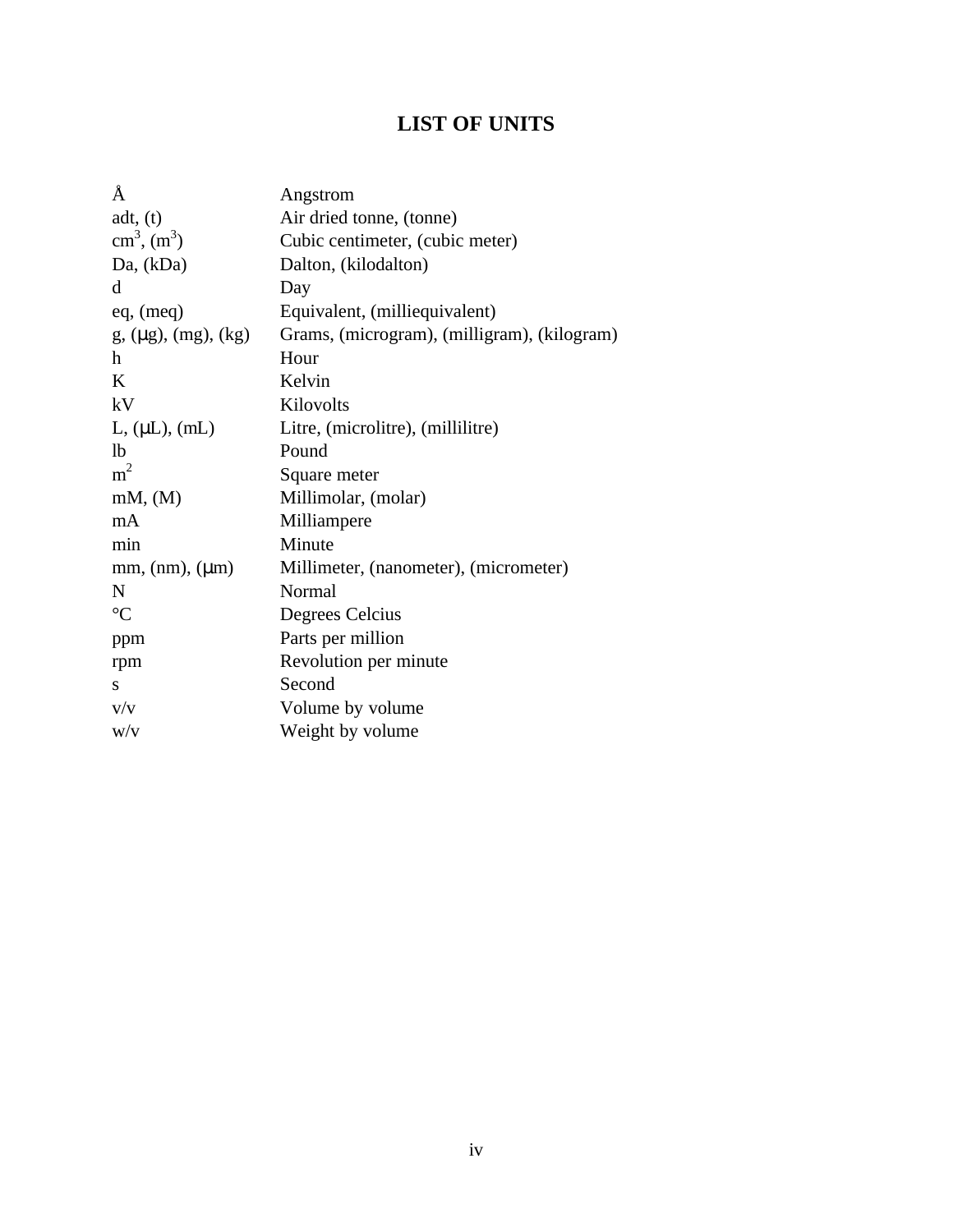#### **INTRODUCTION**

Progressive closure of water cycles in pulp and paper mills will lead to increasing levels of dissolved and colloidal extractives (fatty acids, resin acids, sterols, lignans) in process water streams such as white water. Extractives, among the most detrimental substances affecting machine runnability, paper quality and effluent toxicity (Welkener *et al*., 1993), may be present in concentrations of the order of 100 mg/L in the more closed whitewater circuits (Francis and Ouchi, 1997). In the face of such extractive concentrations, existing white water treatment operations ("save-all" clarifiers and filters) may be unable to maintain acceptable levels of extractives, providing an impetus for the development of a dedicated treatment operation.

Natural minerals such as clays, bentonites and zeolites have found many applications as adsorbants. The capacity of such minerals for the removal of hydrophobic contaminants can be greatly improved by mineral tailoring; exchanging organic cations such as quaternary ammonium ions with naturally-occurring cations in the mineral lattice (Boyd *et al*., 1991). Application of tailored zeolites in adsorption offers several advantages, including: abundant zeolite deposits, low cost of natural zeolites and organophilic cations, and versatility in the preparation of selective tailored zeolites for target contaminants (Boyd *et al*., 1991; Knudson, 1993).

Tailored zeolites have shown promise for removal of aromatics (Gao *et al*., 1991; Kruglitskaya *et al*., 1985; Neel, 1992), phenols (Garcia *et al*., 1993) and chlorinated organics (Rustamov *et al*., 1992; Huddleston, 1990) from contaminated soils, hazardous waste landfills and waste waters. This NCE research project examined the potential for application of organically-tailored zeolites to the removal of dissolved extractives from pulp and paper process streams. To simplify the initial study, a solution of dehydroxyabietic acid (DHA) was used as a model process stream. DHA, one of the most common resin acids in softwood species, is comprised of one carboxylic function, two cyclohexane groups and one benzene ring which give the overall structure an amphiphathic character. The ionizable  $(pK_a 7.2)$  carboxyl group and the amphipathic character of DHA strongly influence aqueous solubility and can result in complex phase behaviors such as micelle formation (Spevack and Deslandes, 1996).

The study was divided into four parts. First, commercially available zeolites, bentonites and organo-clays were screened to determine their potential for DHA uptake. Second, the mechanism of adsorption of tetramethylammonium (TMA) and HDTMA cations onto two zeolites was examined. Third, the work examined the effect of a number of experimental parameters on the application of tailored zeolites to the removal of dissolved DHA. Finally, the performance of the minerals in a simulated, high strength whitewater was assessed.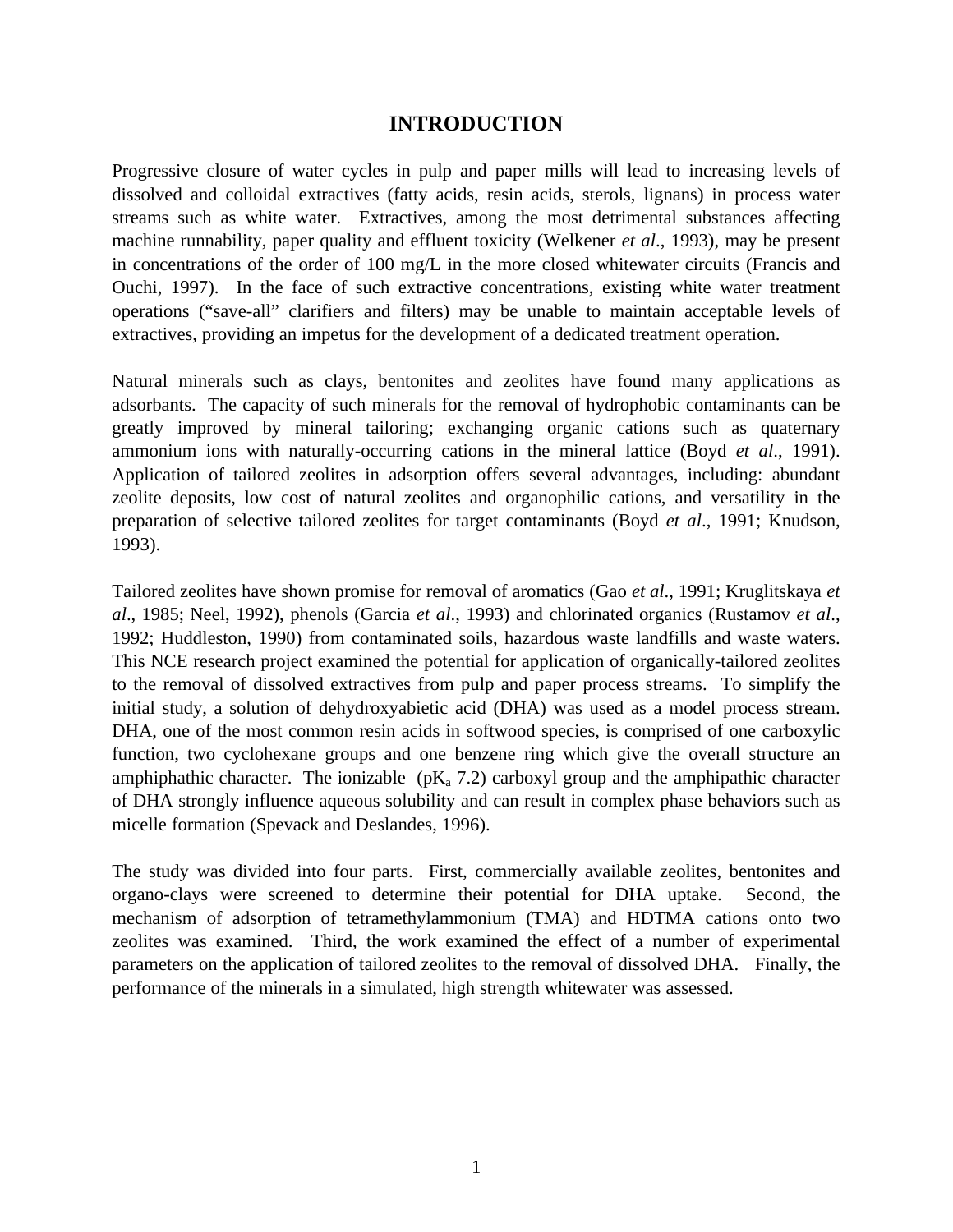#### **RESEARCH OBJECTIVES**

The overall objective of this study was to evaluate the suitability of tailored minerals for the removal of dissolved and colloidal substances from pulp and paper mill whitewater. Included in this general objective were a number of specific objectives:

- 1. Determine the effectiveness of a wide variety of natural (bentonites and zeolites) and tailored minerals for DHA removal from synthetic process water.
- 2. Investigate the adsorption mechanisms and the stability of tailoring cations sorbed to zeolites.
- 3. Determine the influence of several factors (Table 1) on the uptake capacity of tailored minerals by performing single-factor and factorial experiments.

| Mineral                  | Tailoring cations | White water                  |
|--------------------------|-------------------|------------------------------|
| Aggregate size           | Chain length      | Temperature                  |
| Cation exchange capacity | Dosage            | pΗ                           |
| Concentration            |                   | Initial solute concentration |
|                          |                   | Time of contact              |

Table 1: Factors investigated in single-factor and factorial experiments

4. Investigate the technical feasibility of using tailored minerals to treated concentrated, highlyrecycled white water. Variables measured included RFA, COD, SCOD, TOC, DOC, TDS and total dissolved volatile solids (TDVS) from white water under pH conditions varying from 5 to 7.

#### **MATERIALS AND EXPERIMENTAL METHODS**

In this section, an abbreviated version of the materials and experimental methods used in this research is presented. For a more complete description of these methods, the reader is referred to the M.A.Sc. thesis of Sylvie Bouffard (Bouffard, 1998).

#### **Model Process Water**

In order to minimise the confounding influences of other constituents present in process waters, batch tests were carried out with a model process water (pH 7.25) containing only dissolved DHA (300.44 g/mole molecular weight ). DHA (Helix Biotech, Richmond, BC) was dissolved in deionized water to yield a 1000 mg/L stock solution, adjusted to pH 12. The model process water was prepared by diluting an aliquot of stock solution in a volumetric flask containing preweighed mixtures of  $Na<sub>2</sub>HPO<sub>4</sub>$  and  $NaH<sub>2</sub>PO<sub>4</sub>$  to yield a 50 mM phosphate buffer at pH 7.25. The model process water was stored at  $4^{\circ}$ C and allowed to warm up to  $25^{\circ}$ C prior to the batch tests. If necessary, the pH was readjusted to 7.25 with 1 N NaOH or 50% w/v  $H_2SO_4$ .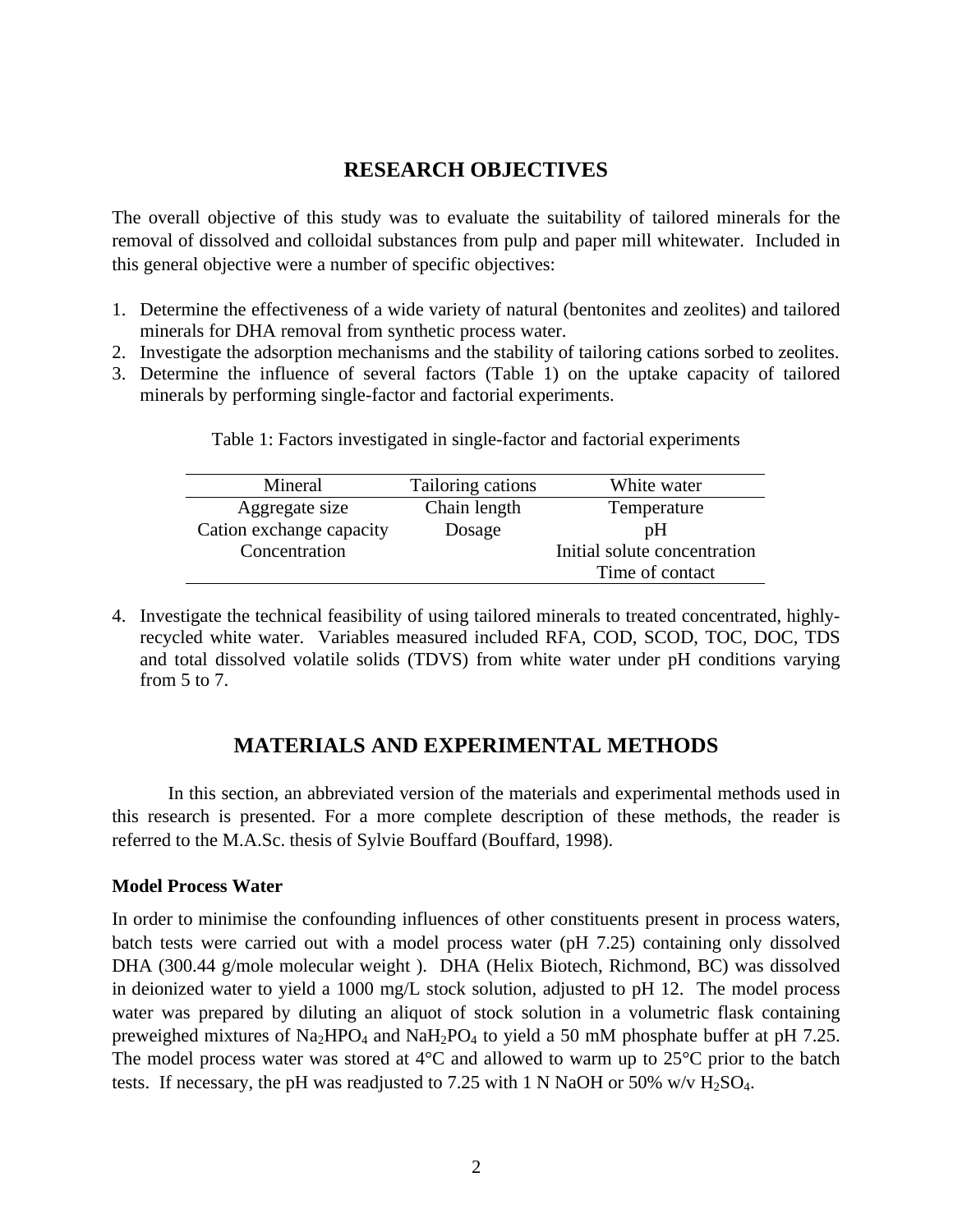#### **Minerals**

Mineral samples were provided by: (1) Teague Minerals Products (Adrian, OR), (2) GSA Resources Inc. (Cortaro, AR), (3) Polar Powders & Technologies Inc. (Calgary, AB), (4) Canmark International Resources Inc. (Vancouver, BC), (5) Western Industrial Clay Minerals Ltd. (Kamloops, BC) and (6) UBC Civil Engineering Department (Vancouver, BC). In total, twenty-one different mineral samples were used in this study. They consisted of six bentonites/diatomites  $(B-1 \text{ to } B-6)$ , eight clinoptilolites  $(Cl-1 \text{ to } Cl-8)$ , one heulandite  $(H-1)$ , two chabazites (Ch-1, Ch-2) and four organo-clays (O-1 to O-4). The organo-clays were prepared by mineral suppliers by substituting quaternary ammonium cations for naturally-present cations in clays. Prior to batch tests, each mineral was ground with a mortar and pestle to less than 0.180 mm aggregate size, and stored in polyethylene containers.

#### **Preparation of Tailored Minerals**

Following tests conducted with natural minerals and commercially-available organoclays, a subset of the minerals was tailored to examine in detail the effects of mineral and tailoring cation properties on DHA removal. The zeolite minerals best satisfied most criteria, in that they were characterized by: (1) a wide diversity of clinoptilolite, heulandite and chabazite minerals, (2) a large range of CEC values, and (3) a high degree of structural integrity. From the minerals available, heulandite H-1 (CEC 44 meq/100 g), clinoptilolite Cl-6 (CEC 92 meq/100 g), clinoptilolite Cl-9 (CEC 9 meq/100 g), and chabazite Ch-1 (CEC 268 meq/100 g) were chosen for tailoring.

Prior to the introduction of organic cations, Na<sup>+</sup>-saturated zeolites were prepared. Natural zeolites were ground and sieved to the desired aggregate size*.* Ten grams of each mineral were dispensed into a polyethylene bottle, and mixed on a magnetic stirring plate for 15 min at 80°C with 200 mL of 0.3 M tribasic sodium citrate, 1.0 M sodium bicarbonate and 0.2 g sodium hydrosulfite per g mineral to eliminate free-iron oxides (Jackson, 1958). After 10 min of settling, the supernatant was decanted and minerals were washed three times with 200 mL of 1 N NaCl for 4 h in an end-over-end rotator (18 rpm), followed by three 200 mL deionized water rinses (15 min). Na<sup>+</sup>-saturated minerals were dried at  $60^{\circ}$ C overnight and stored in polyethylene containers.

Precisely-weighed samples of Na<sup>+</sup>-saturated zeolites were tailored with aliquots of 50 mM HDTMA-bromide or 50 mM TMA-chloride to yield cation dosages in the range from 0 to 150% of zeolite total or external cation exchange capacity (CEC and ECEC, respectively). The CEC value of aggregates smaller than 0.180 mm was measured using the procedure of the Environmental Protection Agency (USEPA, 1986), while the ECEC value of same size aggregates was determined according to the method of Ming and Dixon (1987), later adapted by Haggerty and Bowman (1994). The suspensions of zeolites and tailoring cations were mixed for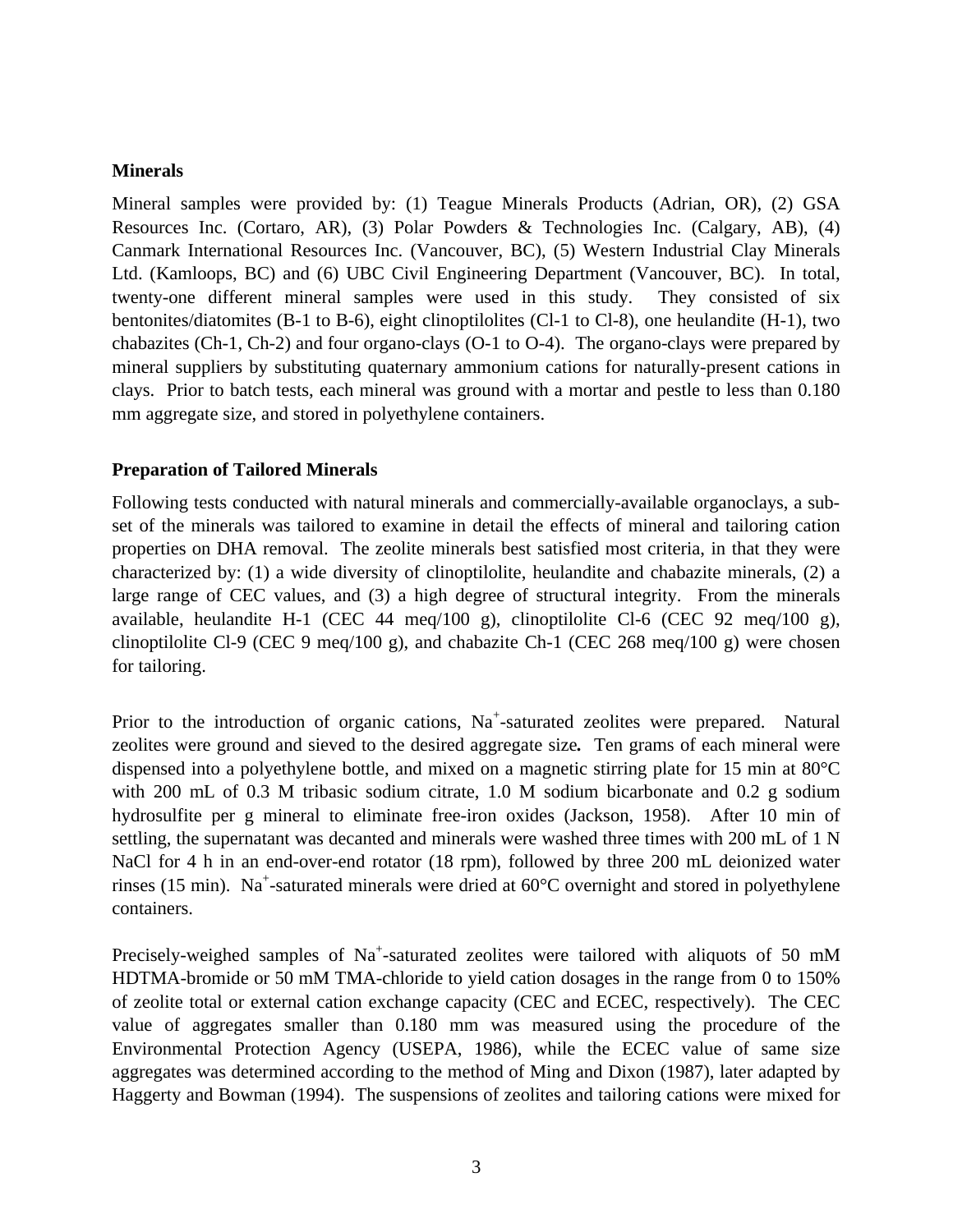24 h in an end-over-end rotator (18 rpm) at 25 $^{\circ}$ C, and then centrifuged (2960  $\times$  g, 15 min). The supernatant was decanted and analysed for total organic carbon (TOC) using a Shimadzu TOC-500 analyser. The minerals were subjected to five successive 5 min washes with deionized water and centrifuged (2960  $\times$  g, 15 min). All supernatants were collected in a flask, diluted to a specific volume and analysed for TOC. Tailored minerals were dried at 60°C overnight and analysed for TOC using a Shimadzu TOC-5050 analyser equipped with a solid sampling module (SSM-5000). Assuming complete conversion of organic cations to  $CO<sub>2</sub>$  during solid TOC analysis, the TOC content of mineral samples was converted to (meq cation/100 g mineral) or (g cation/100 g mineral). Tailored minerals were stored in polyethylene containers.

#### **Simulated White Water**

White water system closure was simulated by successive washings of pulp with recycle filtrates. This approach was used previously because it mimics industrial DCS behaviour on a laboratoryscale (Wearing et al. 1985b; Ekman et al. 1990; Francis and Ouchi, 1997). In this research, four simulated white waters from three different sources (Millar, Quesnel and Paprican) were prepared by mixing and heating pulp and white water in order to increase the concentration of DCS in the whitewater.

Four simulated white waters (#1, #2, #3, #4) were prepared by mixing and heating pulp with water or white water to increase the concentration of dissolved and colloidal substances. The white waters used were not tested prior to mixing. The preparation of white water #1 consisted of diluting 1.5 kg alkaline peroxide bleached BCTMP pulp (19.5% consistency) to 2% consistency with 12 L of white water (both obtained from Millar Western Pulp Ltd. BCTMP mill, Whitecourt, AB). The pulp suspension was mixed and heated for 1 h at  $60^{\circ}$ C in a jacketed stainless steel tank then manually dewatered, and, after standing overnight to remove coarse suspended solids, filtered through a 1.3 mm mesh screen. After pH adjustment to 12, the filtrate was mixed at 90°C for 1 h, and immediately filtered through Whatman #41 grade filter paper (25 μm pore size). The filtrate was collected in a clean, fired, amber glass bottle containing preweighed mixture of  $Na<sub>2</sub>HPO<sub>4</sub>$  and  $NaH<sub>2</sub>PO<sub>4</sub>$  to yield a 50 mM phosphate buffer at pH 5, and then stored at 4°C. Prior to the batch tests, the pH was readjusted to the same value with 1 N NaOH or 50% w/v  $H_2SO_4$ . The same procedures were applied in the preparation of white water #2, with the exception that 0.4 kg of (55% lodgepole/35% white spruce/10% alpine fir) unbleached TMP pulp (19.9% consistency) from the secondary refiner was mixed with 3.3 L of clarified white water (both obtained from Quesnel River Pulp Company BCTMP/TMP mill, Quesnel, BC).

White water #3 was obtained from the Pulp and Paper Research Institute of Canada (Vancouver, BC). The preparation consisted of diluting 3.6 kg of 55% (spruce/pine/fir)/45% (hemlock/balsam fir) TMP pulp (47% consistency) obtained from Howe Sound Pulp and Paper Ltd. (Port Mellon, BC) to 2% with 180 L of fresh tap water. The pulp suspension was mixed for 30 min at 60<sup>o</sup>C then dewatered to approximately 40% consistency with a screw press (Francis and Ouchi 1997). A fraction of the filtrate was transferred to a clean plastic pail containing preweighed amounts of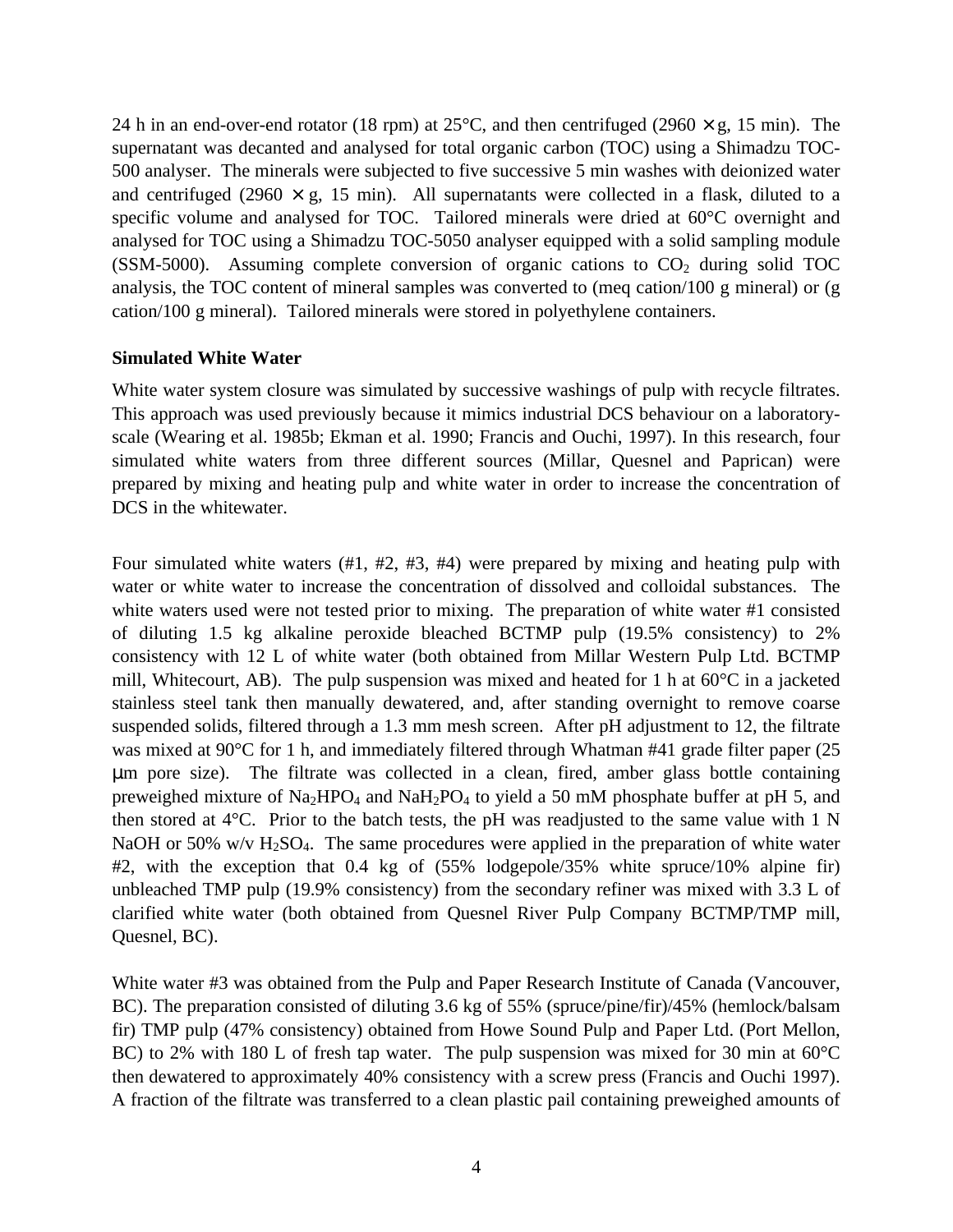$Na<sub>2</sub>HPO<sub>4</sub>$  and NaH<sub>2</sub>PO<sub>4</sub> to yield a 50 mM phosphate buffer at pH 7, and then stored at 4<sup>o</sup>C. The remaining filtrate was used to prepare white water #4. After being subjected to the same steps (pH adjustment, heating, mixing, filtration) as white water #1, the pH of white water #4 was adjusted to 5, 6 or 7. All white waters #4 were prepared from the same stock solution of white water #3, and thus had the same concentration of FA (11.6 mg/L) and RA (64.5 mg/L). The RFA content of each simulated closed-cycle white water is shown in Table 2.

| White water                 | $FA$ (mg/L)  | $RA$ (mg/L)  | $RFA$ (mg/L) |
|-----------------------------|--------------|--------------|--------------|
|                             | $173 \pm 13$ | $307 \pm 25$ | $480 \pm 35$ |
| $\mathcal{D}_{\mathcal{L}}$ | $14 \pm 2$   | $91 \pm 7$   | $104 \pm 8$  |
| 3,4                         | $12 \pm 1$   | $65 \pm 2$   | $77 \pm 3$   |

Table 2. RFA content of white waters.

#### **Treatment of White Water with Minerals (Batch Tests)**

Batch tests were performed in duplicate or triplicate according to the following procedure: 5 mL of model process water were pipetted into a glass vial containing preweighed amount  $(0.1 \pm 1)$ 0.001 g) of tailored zeolites, ground to less than 0.180 mm aggregate size. Vials were capped with Teflon lids, and mixed in an end-over-end rotator (18 rpm) at 25°C for 24 h. Tailored minerals were then collected by centrifugation (2960  $\times$  g, 10 min), the liquid phase was decanted, and a 25 μl aliquot of 1 N NaOH was immediately added to the minerals. Samples were preserved at -20°C before analysis.

Heulandite H-1 and HDTMA cations were selected for a  $2^{6-1}$  fractional factorial design examining the main and interactive effects of six factors on DHA uptake (Table 3). Test procedures were identical to those described above. An analysis of variance was performed based on the mean of the duplicate values of each thirty-two experimental tests and centre point. A main or interactive effect was statistically significant if, according to the Fisher test, the hypothesis  $F > (F_{95\%1,32} = 4.152)$  was true at a confidence level of 95% (Hines and Montgomery, 1990).

#### **Analytical Methods**

After incubation (15 min) in a water bath (20 $^{\circ}$ C), each zeolite sample was mixed with 1.5 mL of 50 mM CH3COONa buffer (pH 5) and spiked with o-methylpodocarpic acid (O-MPCA) which served as extraction surrogate. The aqueous phase was subjected to two successive 2 min extractions with 1.5 mL of a solution containing 70% v/v methyl-tert-butyl-ether (MTBE), 25% dichloromethane and 5% methanol (Voss and Rapsomatiotis, 1985; Morales *et al*., 1992). For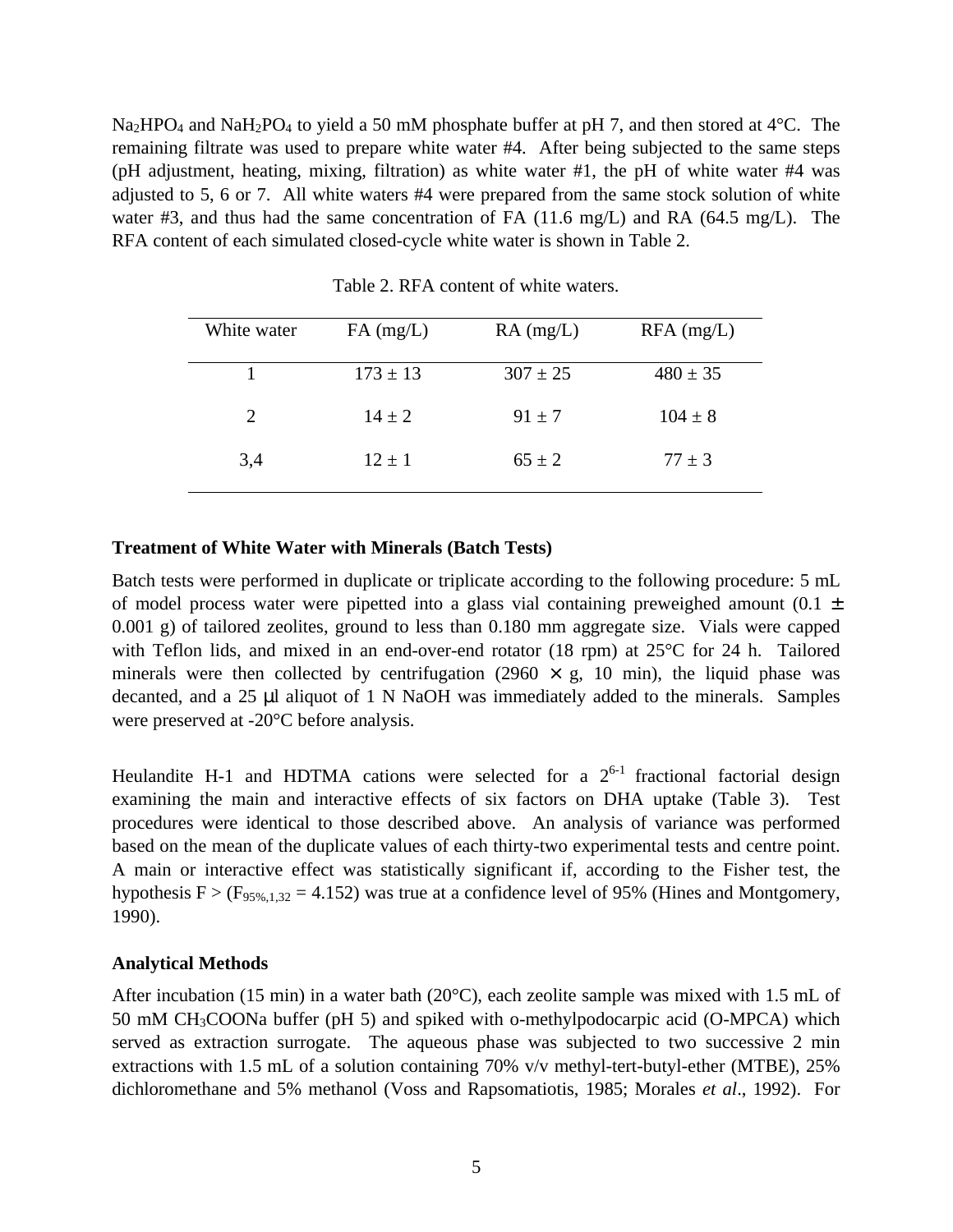each extraction, the solvent phase was transferred directly to a 2 mL Teflon-lined glass vial and dried under vacuum. Dried vials were then spiked with heneicosanoic acid methyl ester and tricosanoic acid which served as internal standards. Methylation of DHA was accomplished by dispensing and vortexing, in the vials, 500 μL of chilled (4°C) (90% v/v MTBE/10% HPLC

| Factor                           | Symbol      |                | Level       |             |
|----------------------------------|-------------|----------------|-------------|-------------|
|                                  |             | - 1            |             |             |
| Aggregate size (mm)              | а           | < 0.180        | $1.0 - 1.4$ | $2.0 - 2.4$ |
| Initial DHA concentration (mg/L) |             | $6 + 1$        | $23 \pm 2$  | $37 \pm 5$  |
| Mineral concentration $(g/L)$    | $\mathbf c$ |                | 10          | 20          |
| HDTMA dosage (% ECEC)            |             | $20.0 \pm 0.3$ | $60 \pm 1$  | $100 \pm 2$ |
| Time of treatment (h)            | e           |                | 10          | 24          |
| Temperature $(^{\circ}C)$        |             |                | 40          | 60          |

Table 3. Experimental conditions selected for fractional factorial design

grade methanol) into which diazomethane gas was previously dissolved. Methylated samples were analysed using a Hewlett-Packard 6890 gas chromatograph, equipped with a flame ionization detector and a 30 m DB-5 fused silica column with an internal diameter of 0.25 mm and a film thickness of 0.25 μm (J&W Scientific, Folsom, CA). DHA was quantified using the normalized response of 99% pure DHA standards prepared from a 1000 μg/mL stock solution in MTBE. DHA removal was calculated by difference between the amount initially present in liquid phase and the amount sorbed to minerals.

#### **RESULTS AND DISCUSSION**

This section presents a shortened discussion of all results and data collected in batch tests. It includes five main headings: (1) performance of natural minerals and organo-clays, (2) mineral characterization, (3) interactions between organic cations and mineral surfaces, (4) influence of several factors on the uptake capacity of tailored minerals, and (5) application of tailored minerals to the treatment of Paprican, Millar and Quesnel white waters.

#### **Screening of Natural Minerals and Organo-Clays**

The screening of mineral samples indicated that zeolite minerals (clinoptilolite, heulandite, chabazite) removed a maximum of 25%, 8% and 15% of DHA, respectively (Figure 1). The low affinity of natural minerals for DHA can be explained by three factors. First, since the pH of the synthetic process water was similar to the pKa value (7.3) of DHA (McLeay *et al*., 1979), a large proportion of DHA would be in a deprotonated, anionic form. The limited uptake of DHA can be partially attributed to the inherent negative charge and strong hydrophilic character (Tsitsishvili *et al*., 1992; Jaynes and Boyd, 1991a). Second, it is possible that water molecules helped to limit access of DHA to microporous structure of the minerals, since it has been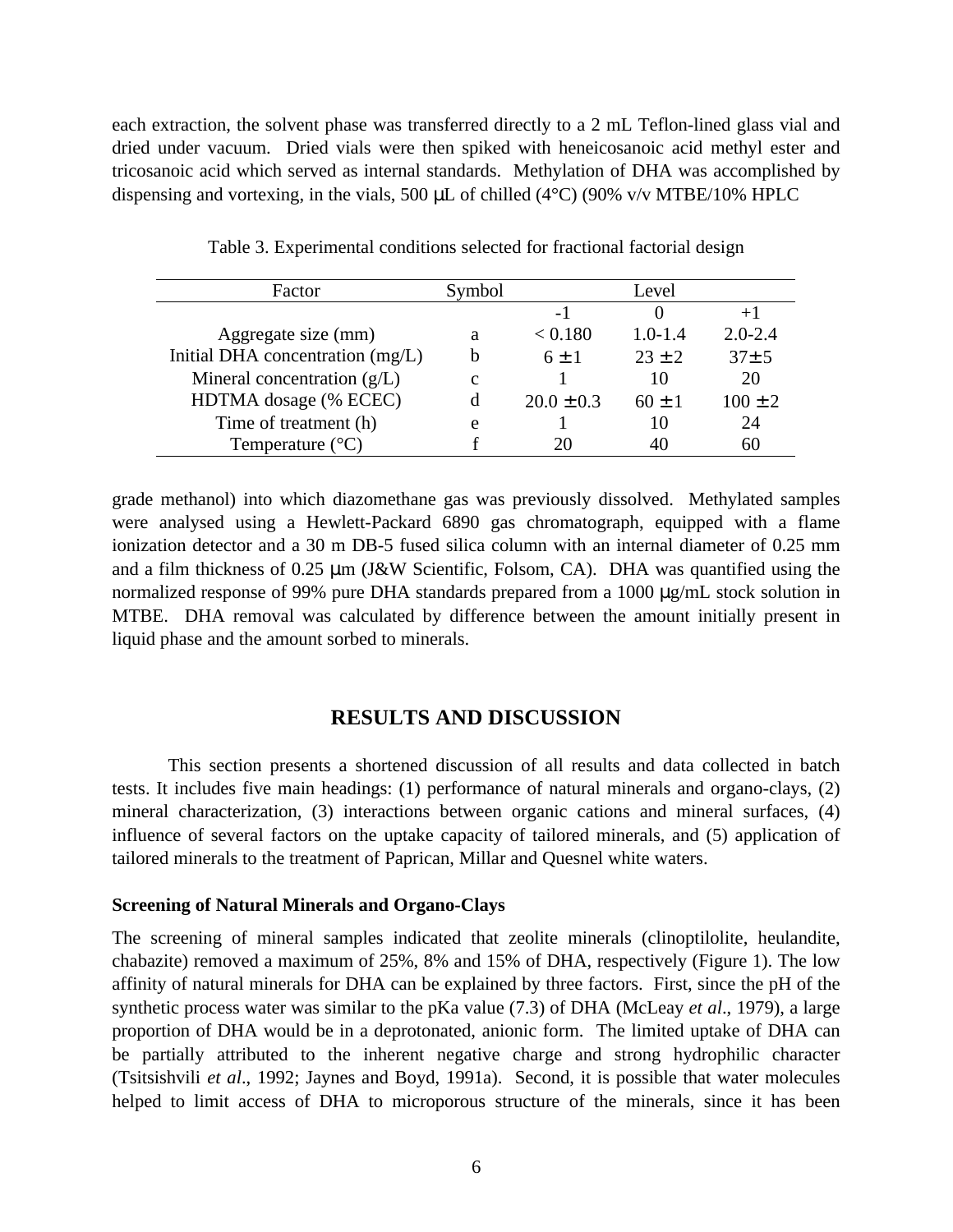previously shown that the hydration of naturally-exchangeable cations in zeolites could sterically hinder adsorption of organic compounds in micropores (Gao *et al*., 1991). Third, the large size of the DHA molecule may have lead to an ion sieve effect, which has been observed to result in progressively lower sorption of large organic cations (Barrer *et al*., 1967).

Of the minerals screened, organo-clays showed the highest affinity for DHA (71-100% DHA removal) (Figure 1). The high DHA removal (120%) of sample O-1 resulted from loss of organo-clay during solid/liquid separation. The increased affinity of organo-clays for DHA can be attributed to the presences of a hydrophobic organic layer on the mineral surfaces (Boyd *et al*, 1988a,b). Because of their superior performance, further work was conducted with tailored minerals.



Figure 1: DHA removal efficiency of natural minerals and organo-clays.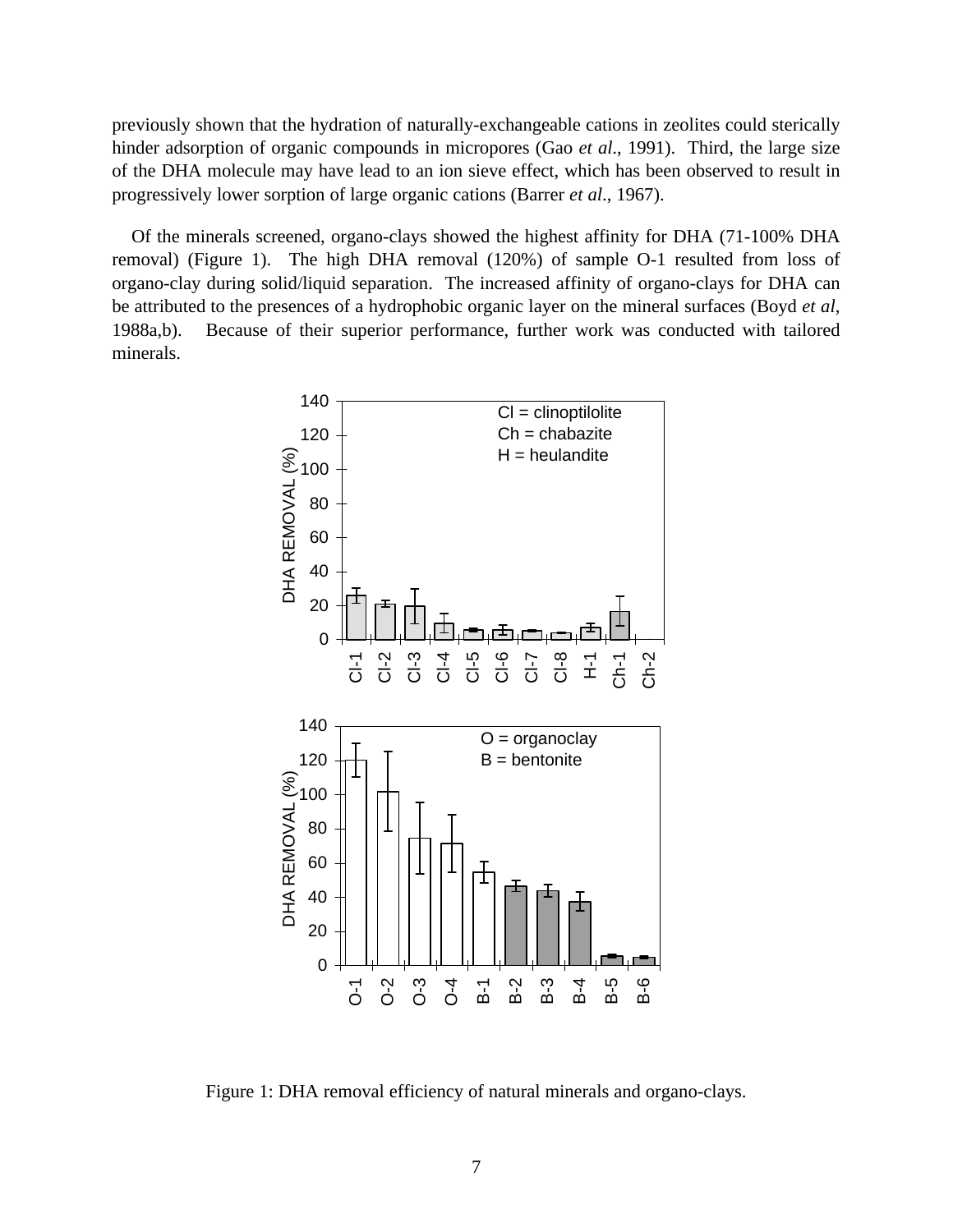#### **Adsorption of Tailoring Cations on Zeolites**

Chabazite aggregates were treated with doses of each tailoring cation ranging from 1 to 100% of the zeolite CEC (268 meq/100 g). Over the range examined, adsorption of TMA and HDTMA could be modeled using the Langmuir isotherm (Figure 2):



Figure 2. Experimental and modeled adsorption isotherms of  $(\blacksquare)$  TMA and  $(\blacklozenge)$  HDTMA cations on chabazite aggregates, ground to less than 0.180 mm.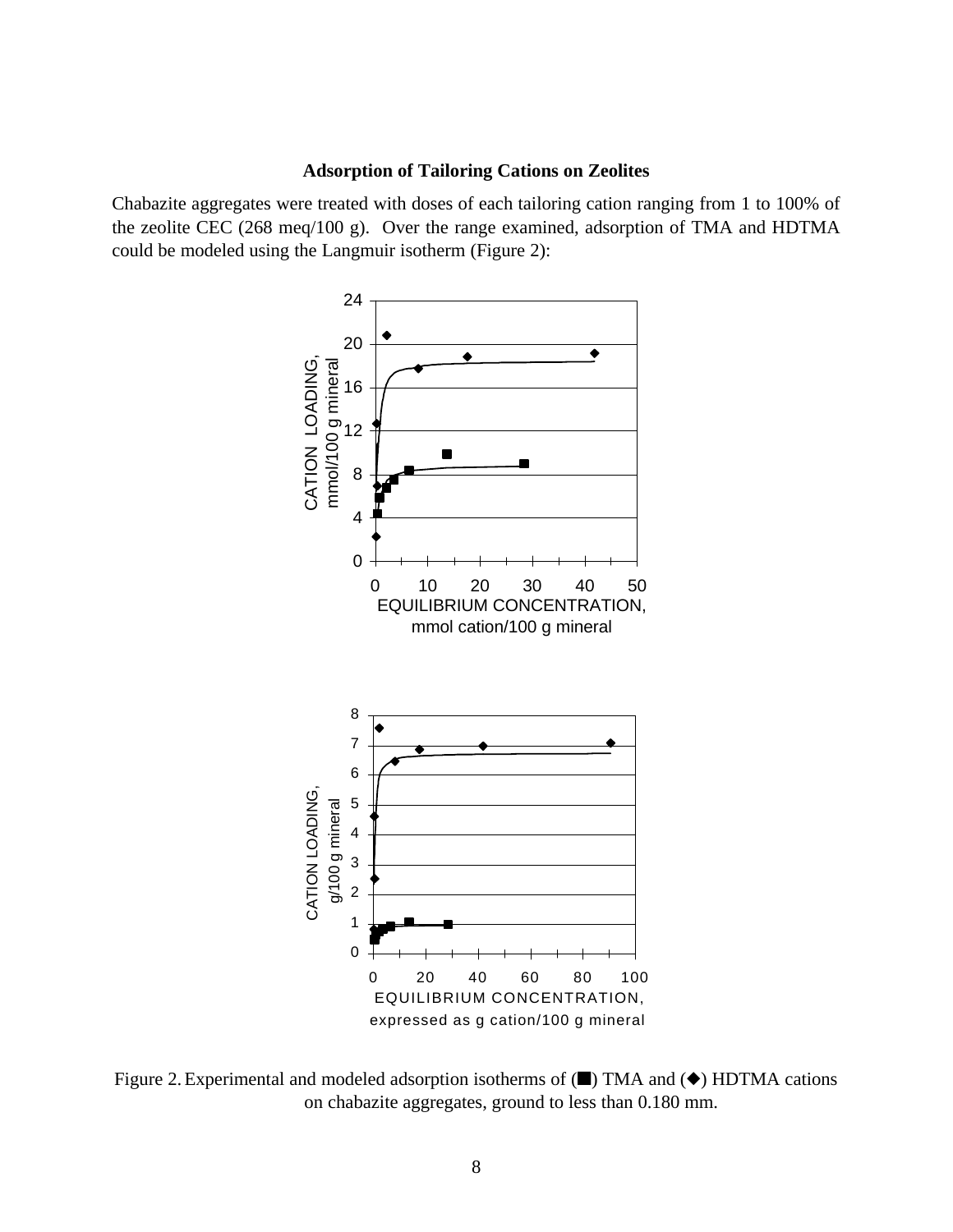$$
\frac{n}{n_{\infty}} = \frac{Kc}{1 + Kc}
$$
 where:

- $n =$  Mass of cations sorbed per unit mass of solid (g cation/100 g mineral)
- n∞ = Mass of cations sorbed per unit mass of solid for monolayer coverage (expressed as g cation/100 g mineral)
- $c =$  Equilibrium concentration of unbound cations (calculated by difference between the equivalents initially added and the amount sorbed) (expressed as g cation/100 g mineral)
- $K =$  Empirical equilibrium constant at 25<sup>o</sup>C (expressed as  $g/g$ )

Values of the constants n∞ and K were 0.97 and 2.4, respectively for TMA and 6.75 and 3.49, respectively for HDTMA. The measured loading of each cation was directly proportional to the equilibrium concentration in a range below 10 g cation/100 g mineral (equivalent to zeolite ECEC of 13.4 meq/100 g). For applied doses above the zeolite ECEC, adsorption reached monolayer coverage (plateau) (Figure 2).

Heulandite aggregates, ground to 0.180 mm size, were tailored with a dose of HDTMA cations equivalent to 20, 100 and 2940% of the zeolite ECEC (1.5 meq/100 g), then subjected to water rinses. Approximately 80% of HDTMA cations applied in doses less than the heulandite ECEC remained firmly bound to the zeolite surfaces, indicating that they replaced cations  $(Na^+)$  present in the zeolite lattice to form electrostatic interactions (Chen *et al*., 1992) (Table 4). This is in agreement with the chabazite adsorption isotherms and with previous work which showed that hexadecyltrimethylammonium (HDTMA) cations applied in doses less than the external cation exchange capacity (ECEC) of the zeolite become electrostatically-bound by replacing inorganic cations (Na<sup>+</sup>, K<sup>+</sup>, Ca<sup>2+</sup>) in the zeolite lattice (Haggerty and Bowman, 1994). Once all exchange sites accessible to tailoring cations are occupied, HDTMA cations applied in excess of the zeolite ECEC will bind through hydrophobic tail-to-tail interactions to tailoring cations already sorbed on the zeolite surfaces (Haggerty and Bowman, 1994). As observed with the chabazite, cations applied in excess of heulandite ECEC (Table 4) were either left in solution, or bound through hydrophobic tail-to-tail interactions and subsequently easily washed off by water (Haggerty and Bowman, 1994; Zhang *et al*., 1993; Xu and Boyd, 1995).

That the maximum amount of cations firmly bound through electrostatic interactions was equivalent to the zeolite ECEC, suggests that the tailoring cations exchanged only with sodium ions from the external cation exchange sites. The large size of tailoring cations (for instance, head group diameter and chain length of HDTMA cations  $\approx$  6.9 and 35 Å, respectively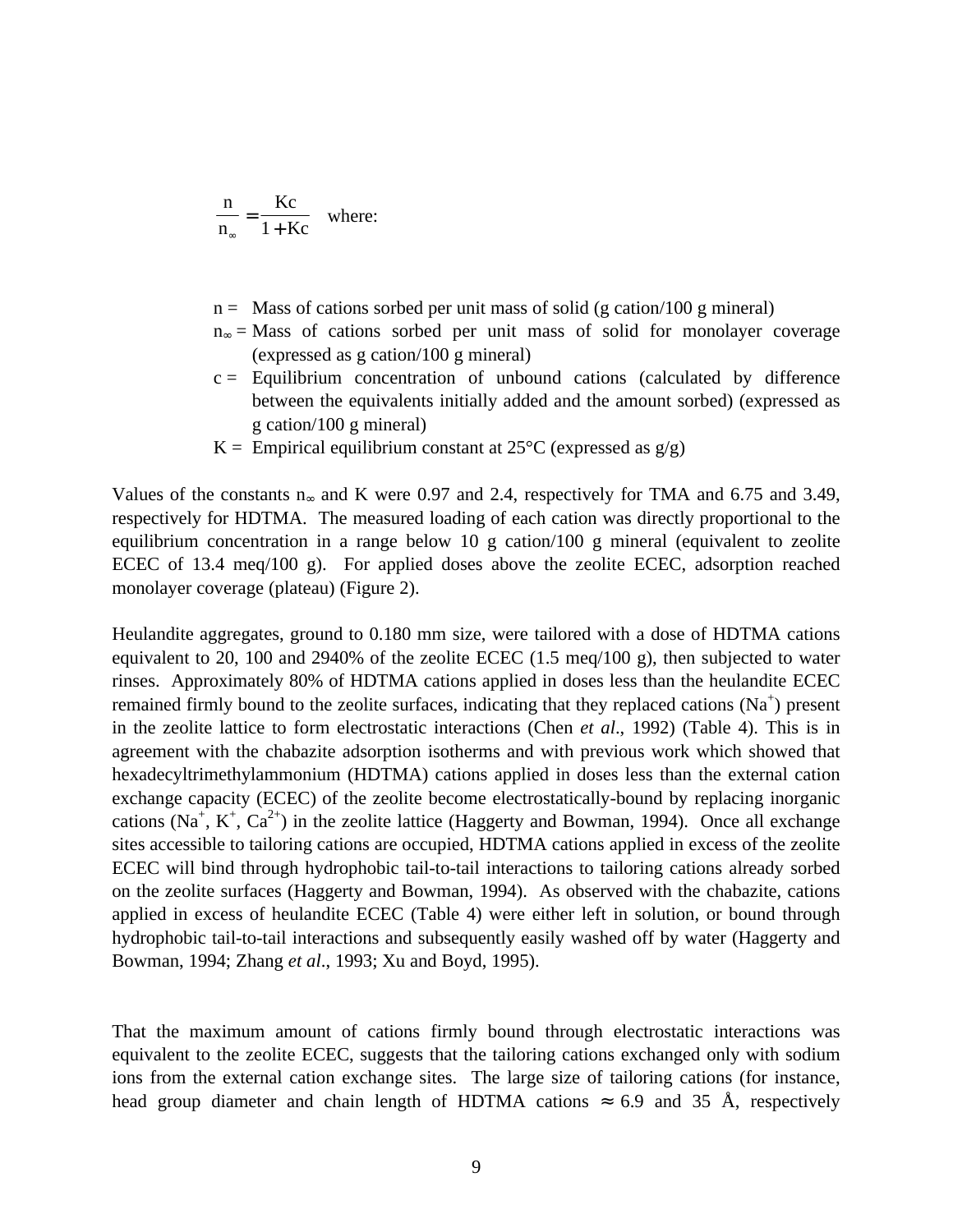(Israelachvili, 1991), compared to the size of zeolite micropores  $(4.1 \times 3.7 \text{ Å})$  (GSA Resources, 1993), most likely precluded exchange of TMA and TMA cations with cations  $(Na^+)$  present in the zeolite micropores. This sieving effect has previously been shown to affect adsorption of TMA, TBA and HDTMA cations onto clinoptilolite (Barrer *et al*., 1967).

| Applied dose (% ECEC)                               | 20      | 100     |
|-----------------------------------------------------|---------|---------|
| Mass added (mg)                                     | 6.7     | 33.7    |
| Mass remaining bound to minerals after washing (mg) | 5.24    | 29.00   |
| Mass left in solution after treatment (mg)          | 0.40    | 0.56    |
| Mass collected in wash waters (mg)                  | 1.09    | 4.12    |
| Mass balance difference (mg)                        | $+0.03$ | $-0.02$ |

Table 4. HDTMA loading onto heulandite mineral after tailoring and water rinsing

#### **DHA Uptake Using Tailored Minerals**

Batch tests were performed with heulandite and chabazite minerals to elucidate the influence of the type and dose of tailoring cations on DHA removal. Each mineral was treated with a dose of TMA or HDTMA cations in a range from 0 to 100% CEC, washed with water and dried as described above. The dried tailored minerals were then applied to the treatment of model process water (approximately 40 mg DHA/L).

#### *Influence of Tailoring Cation Dosage.*

Experiments were conducted to investigate the effect of tailoring cation dosage on DHA removal. Two zeolites, tailored with doses of HDTMA cations ranging from 1 to 100% CEC, were used to treat model process water (33.4 mg DHA/L). Mineral tailoring increased DHA removal from 5-12% (Na<sup>+</sup>-saturated minerals) to 20-100% (Figure 3). Consistent with previous observation uptake of DHA was proportional to tailoring cation dose up to approximately 4-5% of the mineral CEC while further increases in the dose of tailoring cation produced no further improvement in the uptake of DHA. The fact that the optimal dose for DHA uptake, corresponded closely with the ECEC of the heulandite and chabazite minerals (approximately 3.4 and 5% CEC, respectively) lends additional credence to the hypothesis that HDTMA exchanged only with the external cation exchange sites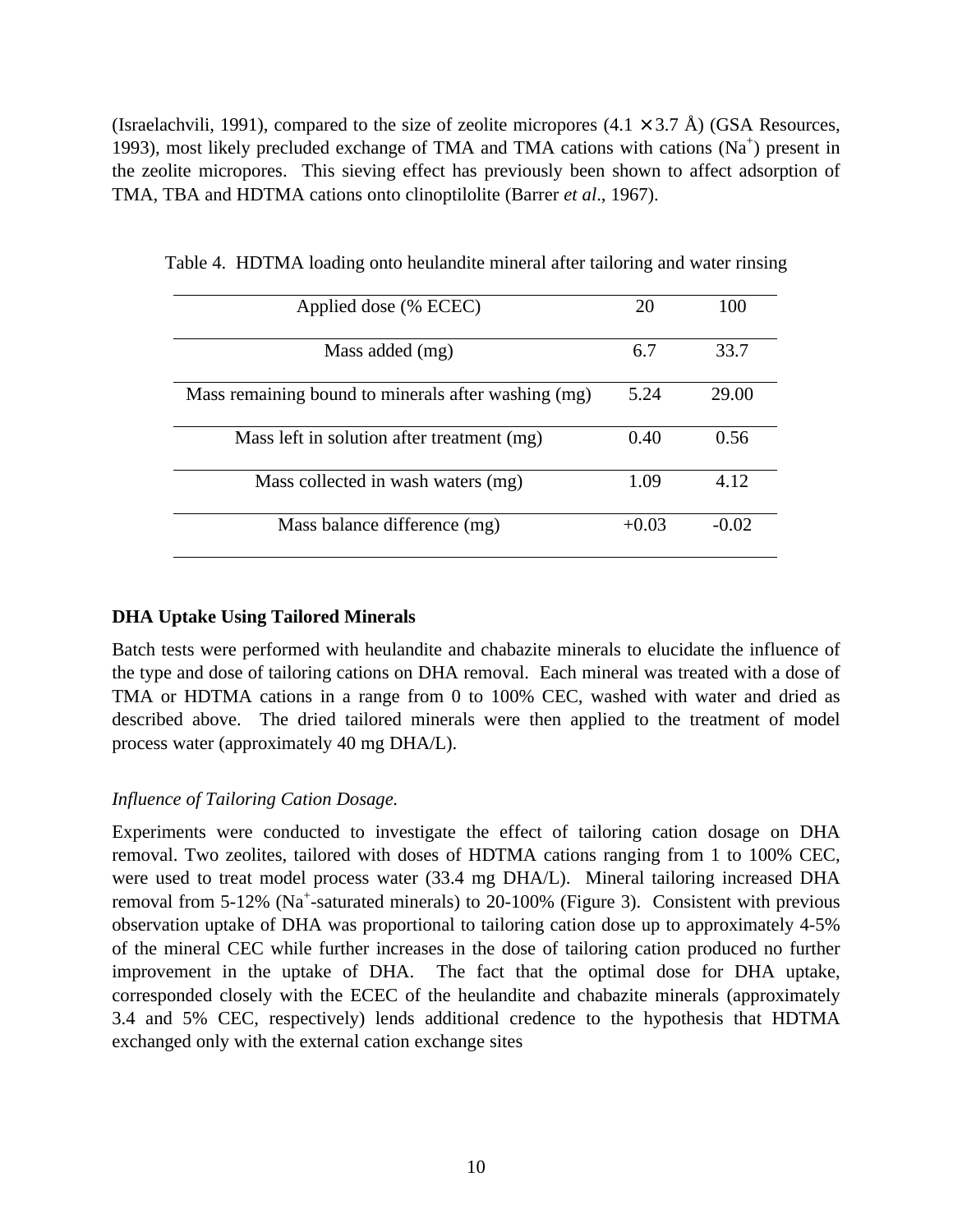

Figure 3. Influence of HDTMA cation dosage on DHA uptake using  $\bullet$ ) H-1 (CEC 44 meq/100 g), (n) Cl-6 (CEC 92 meq/100 g), ( $\triangle$ ) Cl-9 (CEC 9 meq/100 g), and ( $\blacklozenge$ ) Ch-1 (CEC 268 meq/100 g). Natural zeolites (HDTMA dosage  $= 0\%$  CEC) served as control.

Higher CEC and ECEC minerals were better adsorbents for DHA molecules due to their larger HDTMA content, and thus higher uptake capacity (Figure 3). Previous work showed that, in addition to their increased hydrophobicity, high ECEC zeolites exhibited a closer packing of tailoring cations, forcing HDTMA chains to adopt an upright orientation and creating an effective partitioning phase (Jaynes and Boyd, 1991). On low ECEC zeolites, HDTMA cations were most likely loosely-packed as flat monomers or dimers, or might have formed amorphous monolayer and hemimicelles (Chen *et al*., 1992). As was the case for DHA in the present study, higher CEC clays treated with a dose of HDTMA cations equal to 100% CEC had larger uptake capacity for a range of organics including ethylbenzene (Jaynes and Boyd, 1991), trichloroethylene (Sheng *et al*., 1996), and chorinated phenolics (Brixie and Boyd, 1994).

#### *Influence of Type of Tailoring Cations.*

Over the range examined, the uptake capacity of TMA-tailored heulandite and chabazite (0.13- 0.16 mg DHA/g mineral) was similar to the uptake capacity of the same Na<sup>+</sup>-saturated zeolites (Figure 3). Previous work showed that solute uptake by clays treated with short-chain tailoring cations occurred by adsorption on hydrophobic mineral surfaces in between tailoring cation pillars (Jaynes and Boyd, 1991; Lagalay, 1994). In the present study, the inherent large size of DHA molecules, likely limited access of DHA molecules to the adsorption sites of TMA-tailored zeolites. The sorbate shape/size has been observed to result in progressively lower sorption of larger organic compounds on trimethylphenylammonium- and TMA-tailored clays (Jaynes and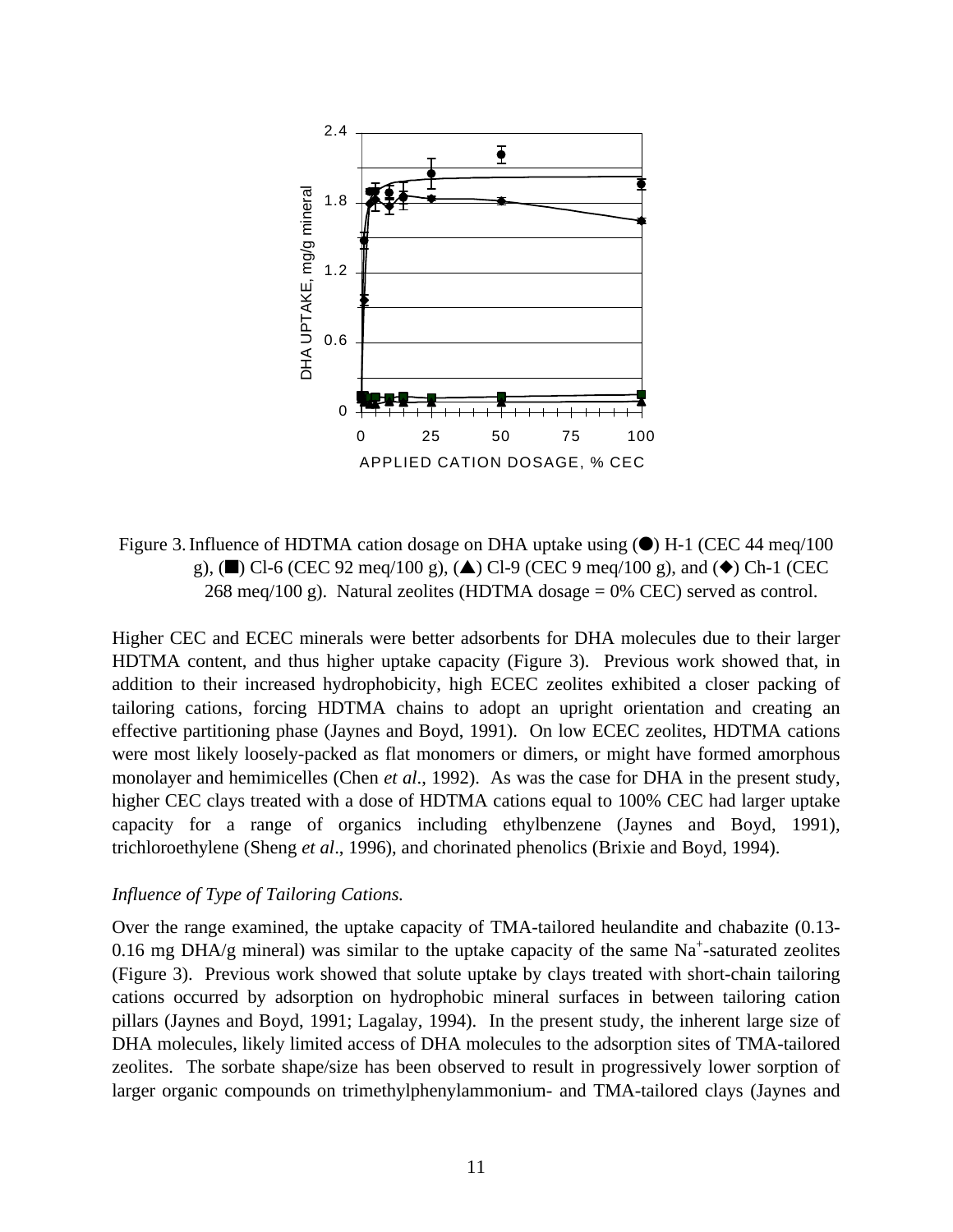Boyd, 1991; Lee *et al*., 1989; Nzengung *et al*., 1996). In addition to this steric effect, hydration of both short-chain organic cations and free aluminosilicate surfaces (Lee *et al*., 1989; Kukkadapu, 1995) could have occluded the adsorption sites.

In contrast to shorter-chain tailoring cations, HDTMA cations significantly increased the uptake capacity of heulandite and chabazite minerals to 1.8 and 2.0 mg DHA/g mineral, respectively (Figure 3), a twenty-fold increase in comparison to Na<sup>+</sup>-saturated zeolites. Previous work showed that solute uptake by clays treated with long-chain tailoring cations occurred by partitioning in the hydrophobic surface layer of cation chains (Jaynes and Boyd, 1991). In the present study, HDTMA chains most likely promoted the dissolution (partitioning) of DHA molecules which, according to Brixie and Boyd (1994), could have been bound through van der Waals interactions to HDTMA chains.

#### *Influence of Other Factors.*

In order to determine the influence of a range of experimental parameters on DHA uptake, a factorial design was conducted. All seventeen main and interactive effects between the parameters examined (aggregate size, initial DHA concentration, mineral concentration, tailoring cation dosage, time of contact, temperature) were statistically significant (Table 5). However, based on the sum of squares of each main or interactive effect, the first eight accounted for 92% of the total variability. The mineral concentration itself accounted for 41% of the variability, while the cation dosage, initial DHA concentration and aggregate size each accounted for 9%. Of all significant interactive effects, the interactions of aggregate size, DHA concentration and cation dosage with mineral concentration were most important. Over the range tested, neither time of contact nor temperature influenced the uptake.

The uptake of DHA could be modelled using the equation:

Removal  $% = 30.42 - 11.56a - 11.69b + 24.68c + 11.75d - 9.97bc + 9.54cd - 9.47ac$ 

As indicated by their model coefficient (Table 5), larger cation dosages and mineral concentrations increased DHA removal as a result of larger HDTMA content and increased hydrophobic surfaces, respectively. That DHA removal was proportional to tailoring cation dosage less than zeolite ECEC was in agreement with the trend observed in Figure 3.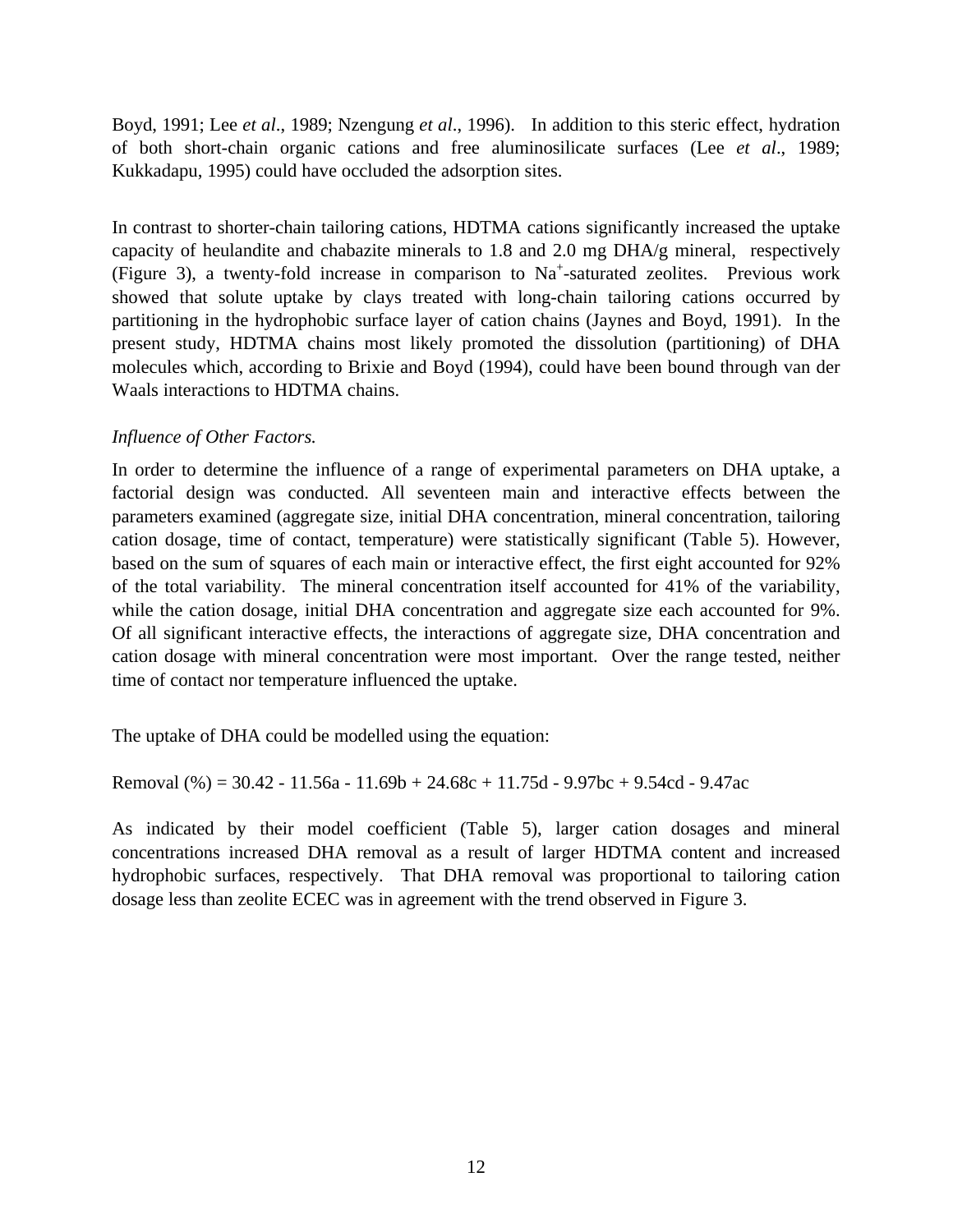| Effect or interaction | Confounded effect or |      | Statistic F Model coefficient Variability (%) |      |
|-----------------------|----------------------|------|-----------------------------------------------|------|
|                       | interaction          |      |                                               |      |
| $\mathbf{C}$          | abdef                | 1347 | 24.7                                          | 40.8 |
| $\mathbf d$           | abcef                | 306  | 11.8                                          | 9.3  |
| $\mathbf b$           | acdef                | 302  | $-11.7$                                       | 9.2  |
| $\rm{a}$              | bcdef                | 295  | $-11.6$                                       | 9.0  |
| bc                    | adef                 | 220  | $-10.0$                                       | 6.7  |
| cd                    | abef                 | 201  | 9.5                                           | 6.1  |
| ac                    | bdef                 | 198  | $-9.5$                                        | 6.0  |
| ad                    | bcef                 | 143  | $-8.0$                                        | 4.3  |
| acd                   | bef                  | 83   | $-6.1$                                        | 2.5  |
| bd                    | acef                 | 30   | $-3.7$                                        | 0.9  |
| $\mathbf f$           | abcde                | 26   | $-3.5$                                        | 0.8  |
| aef                   | bcd                  | 25   | $-3.4$                                        | 0.8  |
| ${\it cf}$            | abde                 | 23   | $-3.2$                                        | 0.7  |
| ab                    | cdef                 | 16   | 2.7                                           | 0.5  |
| bf                    | acde                 | 13   | 2.5                                           | 0.4  |
| $_{\rm ef}$           | abcd                 | 12   | $-2.3$                                        | 0.4  |
| ade                   | bcf                  | 6    | 1.7                                           | 0.2  |

Table 5. Relative significance of main and interactive effects to DHA removal

#### **White Water Treatment**

#### *RFA Removal from Simulated Closed-Cycle White waters*

White waters #1, #2 and #4, adjusted to pH 5, were each treated with a dose of HDTMA-tailored aggregates ranging from 2.5 to 350 kg/m<sup>3</sup>. Similar treatments using Na<sup>+</sup>-saturated aggregates served as controls. As expected, uptake (mass sorbed) of FA and RA from each white water was directly proportional to the mass of minerals added (and thus the mineral concentration), and could be modeled by a linear regression (Tables II and III). For all three white waters, the uptake capacity of tailored heulandite for RFA was approximately 2 to 5 times larger than that of Na<sup>+</sup>saturated aggregates (Tables II and III), thereby suggesting sorption of HDTMA increased the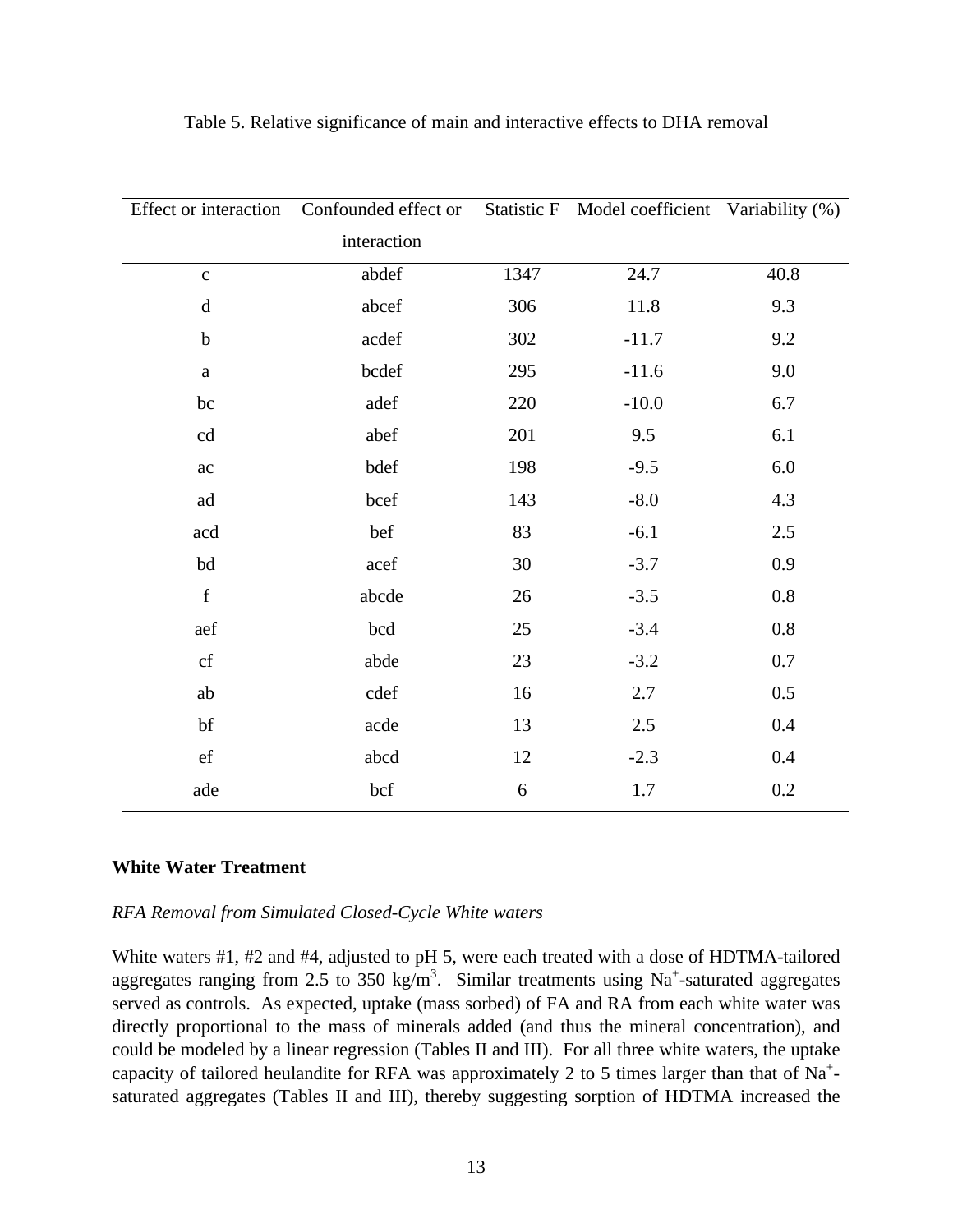mineral hydrophobicity of Na<sup>+</sup>-saturated aggregates and allowed increased uptake of extractives. That the uptake capacity (slope of linear regression) was directly proportional to the initial and equilibrium RFA concentrations (Tables 6 and 7), was in good agreement with Brunauer's five types of adsorption isotherms (Perry's, 1984). Using the uptake capacity values, the removal of FA and RA ranged from 10-90% and 5-70%, respectively over a range of mineral doses from 20-  $350 \text{ kg/m}^3$ .

| White          |     | Initial [FA] |    |                         |       | $Na^+$ -saturated |                           |       |                | HDTMA-tailored |       |
|----------------|-----|--------------|----|-------------------------|-------|-------------------|---------------------------|-------|----------------|----------------|-------|
| water          |     | (mg/L)       |    | Uptake capacity (mg/kg) |       | $R^2$             | Uptake capacity $(mg/kg)$ |       | $\mathbb{R}^2$ |                |       |
|                | 173 | $+$          | 13 | 63.4                    | $\pm$ | 3.1               | 0.991                     | 148.0 | $\pm$          | 8.6            | 0.971 |
| 2              | 14  | $+$          | 2  | 5.2                     | $\pm$ | 1.1               | 0.846                     | 28.4  | 土              | 0.3            | 0.999 |
| $\overline{A}$ | 12  | $+$          |    | 5.0                     | 土     | 0.2               | 0.987                     | 25.5  | 土              | 0.7            | 0.992 |
|                |     |              |    |                         |       |                   |                           |       |                |                |       |

Table 6. Characteristics of FA uptake using  $Na^+$ -saturated and HDTMA-tailored heulandite

Table 7. Characteristics of RA uptake using  $Na^+$ -saturated and HDTMA-tailored heulandite

| White          | Initial [RA] |     |        |                           |       | $Na^+$ -saturated |                           |     |       | HDTMA-tailored |       |
|----------------|--------------|-----|--------|---------------------------|-------|-------------------|---------------------------|-----|-------|----------------|-------|
| water          | (mg/L)       |     |        | Uptake capacity $(mg/kg)$ |       | $R^2$             | Uptake capacity $(mg/kg)$ |     |       | $R^2$          |       |
|                | 307          | $+$ | 25     | 107.5                     | $\pm$ | 4.9               | 0.992                     | 239 | 土     | 6              | 0.994 |
| $\overline{2}$ | 91           | $+$ | $\tau$ | 32.8                      | 士     | 4.4               | 0.931                     | 163 | 土     | 3              | 0.997 |
| 4              | 65           | $+$ | 2      | 30.8                      | $\pm$ | 0.7               | 0.995                     | 152 | $\pm$ | 6              | 0.985 |
|                |              |     |        |                           |       |                   |                           |     |       |                |       |

In order to compare the treatment performance of white water and synthetic process water, it was first essential to evaluate the effect of white water pH since the present work was carried out at pH 5 versus pH 7.25 in the synthetic whitewater work. Samples of white water #4 were adjusted to pH 5, 6 and 7, and treated with a dose of tailored aggregates ranging from 20 to 350 kg/m<sup>3</sup>. FA and RA uptake were not affected by changes of pH within a range from 5 to 7 (Figures 1 and 2). Previous work has shown that the surface charge of colloidal material released from mechanical pulp remained approximately constant over the pH range from 5 to 7 (Nylund *et al.*, 1993). Further, Boyd *et al*. (1988b) showed that hydrophobic interactions between HDTMA chains and pentachlorophenolate solute were more important than coulombic forces. Therefore, despite the presence of an ionizable carboxyl group on the RA, the hydrophobic character and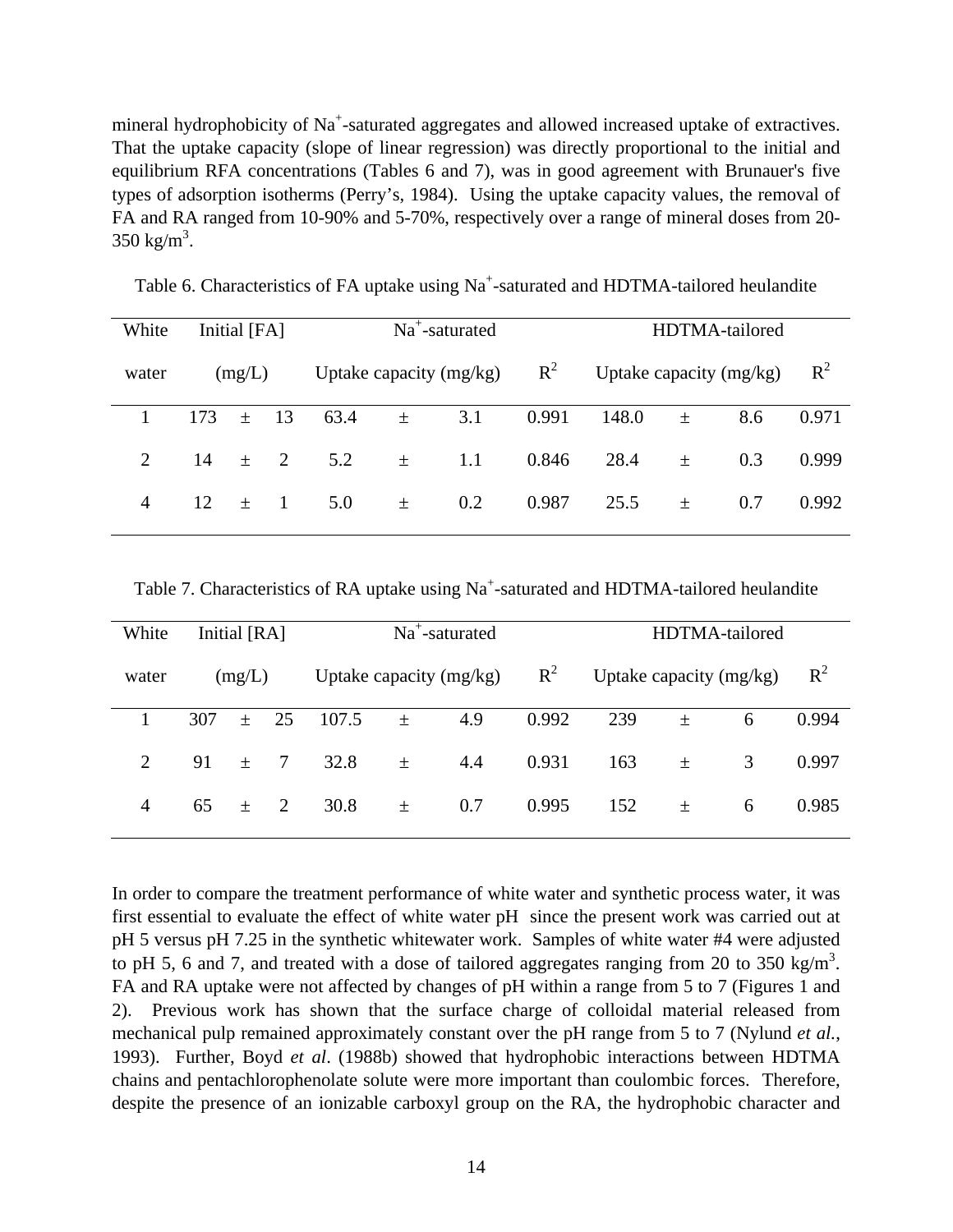water insolubility of the RFA (Markley, 1960) most likely explain the consistent removal observed over the pH range. These results thus provide a basis for comparison of tests conducted at different pH values in the range from 5 to 7.



Figure 4. FA removal after mineral treatment of white water #4 at pH 5, 6 and 7



Figure 5. RA removal after mineral treatment of white water #4 at pH 5, 6 and 7.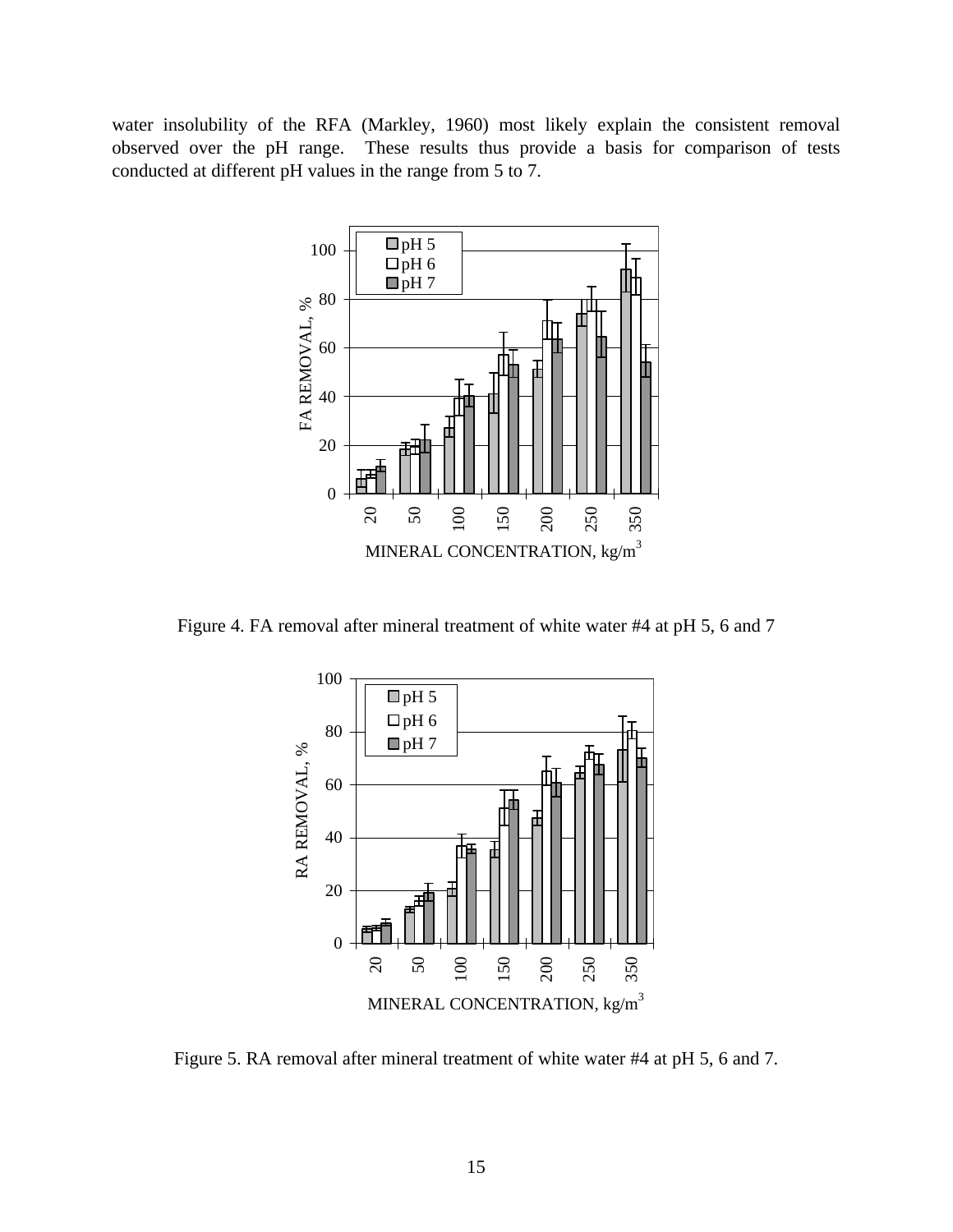The maximum total RFA uptake capacity (387 mg/kg) (Tables II and III) was approximately 3 fold lower than that observed for DHA dissolved in synthetic process water (1032 mg/kg). Expressed in another way, 200 kg/m<sup>3</sup> of mineral were required to achieve 63% removal of RFA from white water #4, while the same percent removal DHA from synthetic process water could be realized with a dose of 20 kg/m<sup>3</sup> of tailored aggregates. While part of this difference may have been due to variable removal efficiencies of different RFA (the previous study examined only DHA) it is also likely that the other constituents of white water affected the treatment performance. In particular, simultaneous dissolution of other LMW white water constituents into the hydrophobic layer, and/or RFA stabilisation through association with other white water DCS may have exerted an influence on performance.

Despite the fact this study only measured RFA uptake, a comparison of FA and RA removal efficiency from white waters #1, #2 and #4 provides evidence that equally troublesome LMW compounds such sterols, terpenes, glycerides, and lignans, may have simultaneously dissolved into the hydrophobic layer. Though the initial RA concentration of all three white waters was approximately 2 to 8 times larger than the initial FA concentration (Tables II and III), FA and RA removal efficiency profiles for white waters #1 and #4 (Figure 3), as well as for white water #2 (profile not shown), were very similar. These results suggested that, despite their different chemical structures, both RA and FA partitioned into the HDTMA surface layer, which most likely exhibited similar affinity for other LMW organics. Absence of competitive effects among dissolved organic substances is characteristic of partitioning processes (Boyd *et al.,* 1988a; Smith *et al.,* 1990). Based on these results, the HDTMA layer did not seem shape-selective. Other LMW DCS must have dissolved into the layer, and this partially explains why proportionally more efficient removal of RFA was observed in synthetic process water.



Figure 6. Effect of mineral concentration on removal of RA  $(\bullet, \blacksquare)$  and FA  $(\blacktriangle, \diamond)$  from white water #1 and #4, respectively.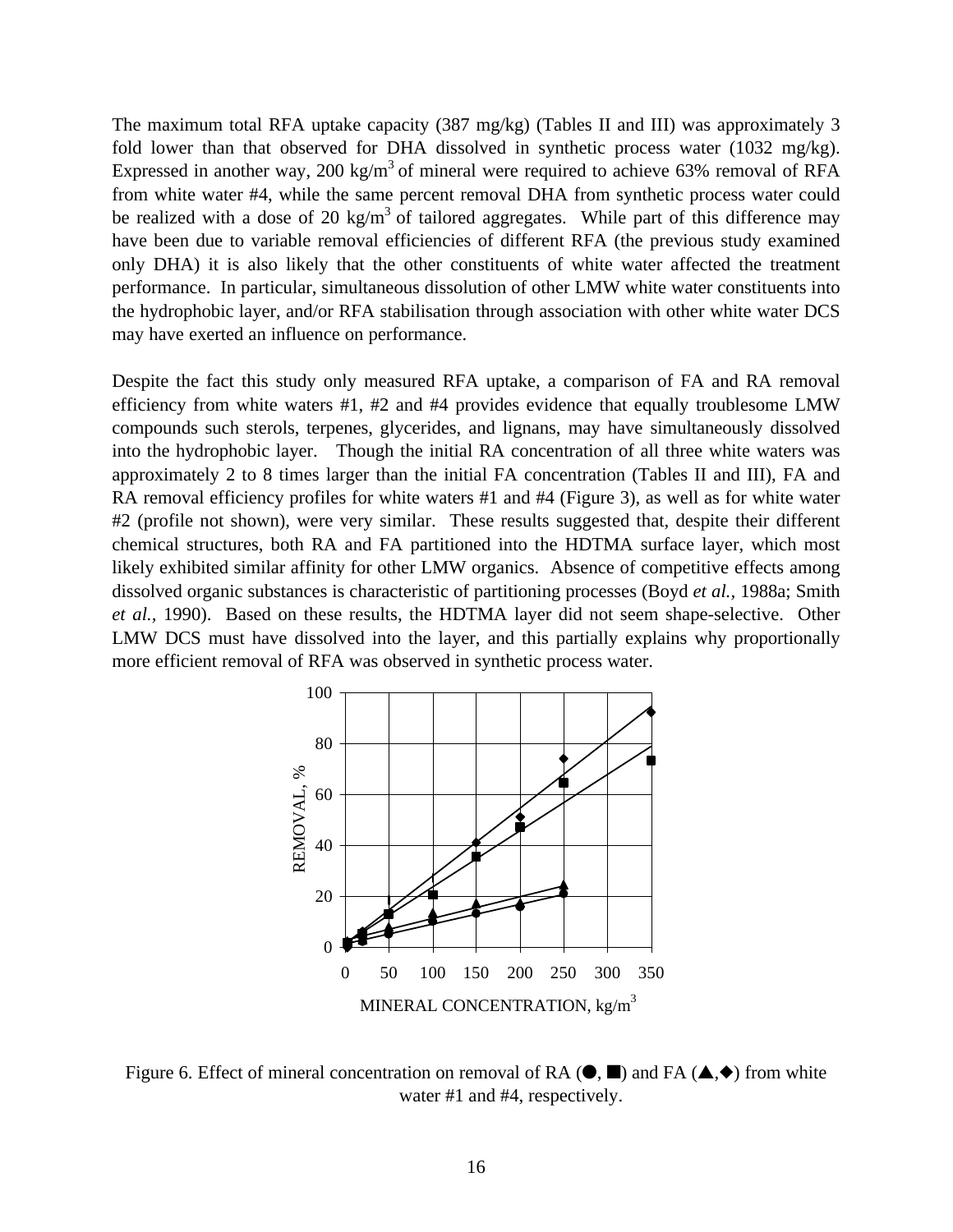In addition to the uptake of other LMW materials, there are two other reasons why high mineral doses were required to obtain efficient RFA removal. Firstly, the heulandite mineral tested had a relatively low total cation exchange capacity (44 meq/100 g mineral)\. Secondly, previous work has shown that the small pores of this mineral limited Na-HDTMA exchange to only the external surface, which represented less than 5% of the total number of exchange sites. In order to reduce the mineral dose required to practical levels, future research will focus on mineral properties, among which the porosity and cation exchange capacity are critical factors in the tailoring process.

#### *Removal of High Molecular Weight Fraction of DCS*

It has been previously shown that white water from TMP operations, in addition to the LMW substances (FA, RA, sterols), contains a large proportion of HMW substances, including ligninlike material and polysaccharides, of molecular weight 5 kDa and 20-30 kDa, respectively (Jour *et al.*, 1992). Another study previously showed that half of DCS released from mechanical pulping and bleaching operations was of high molecular weight (> 10 kDa) (Wearing *et al.*, 1985a). White water #3 was chosen to evaluate the removal of other white water constituents since it was from a TMP mill, and its initial concentrations of FA, RA, COD, SCOD, TOC, DOC, TDS and TDVS (25, 84, 6785, 3046, 2388, 803, 8217 and 1823 mg/L, respectively) were typical of levels expected in closed white water systems [Francis and Ouchi, 1997, Wearing *et al.,* 1985a).

Treatment of white water  $#3$  with mineral doses ranging from 5 to 75 g/L resulted in no statistically-significant removal of COD, TDS and TDVS (Figure 4). The initial TOC and DOC concentrations were reduced by  $15 \pm 7\%$  and  $11 \pm 4\%$ , respectively (Figure 5). In contrast, up to 36 and 28% FA and RA, respectively were removed in the same tests. The low removal of HMW substances suggested that their relative size, which is 10-75 times larger than the molecular weight of HDTMA cations (0.4 kDa), most likely precluded their uptake by the HDTMA layer. Similar size exclusion has previously been observed in the uptake of phenols by HDTMA monolayer (Smith *et al.,* 1990).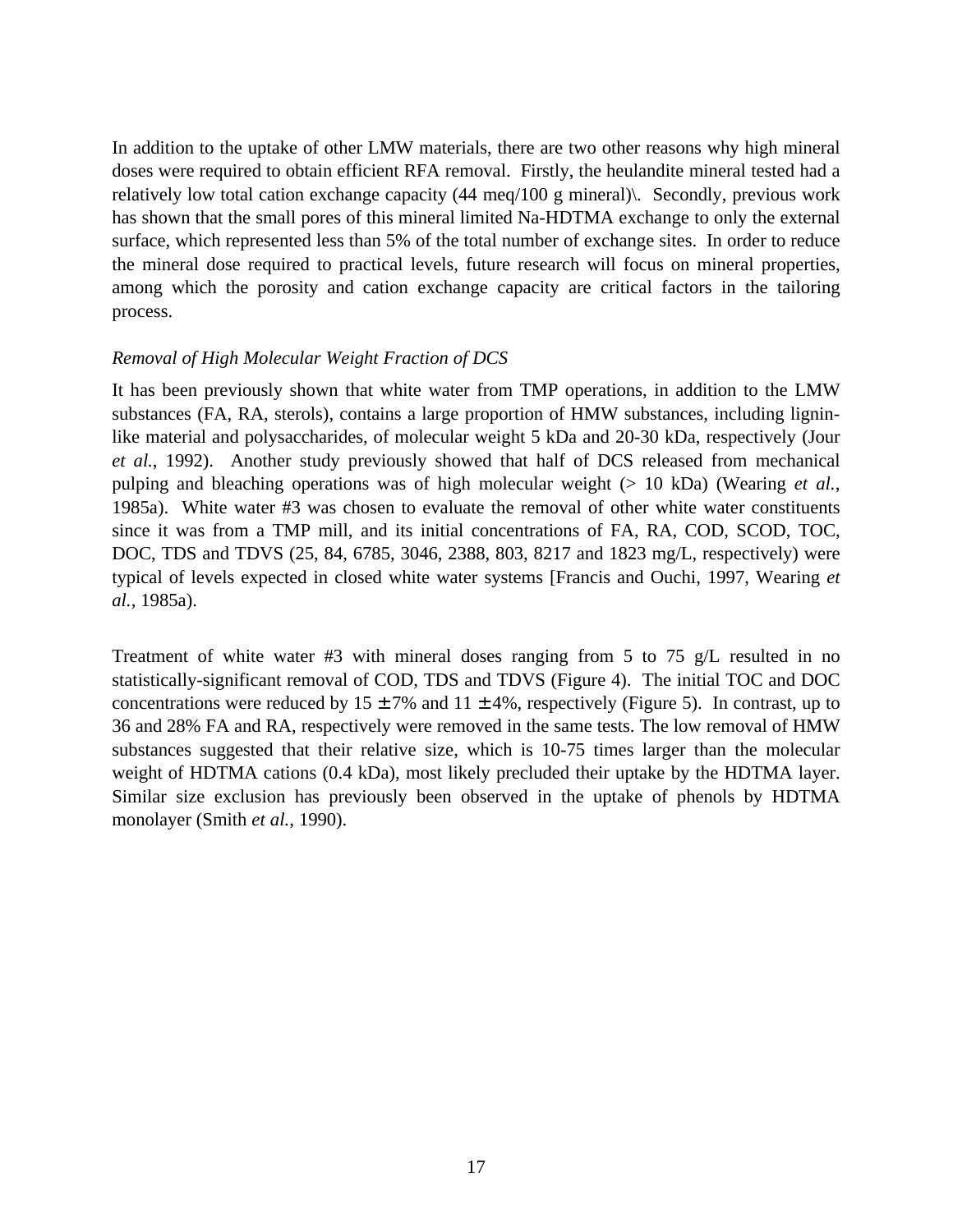

Figure 7. Effect of mineral concentration on COD, SCOD, TDS and TDVS removal from white water #3.



Figure 8. Effect of mineral concentration on TOC and DOC removal from white water #3.

There are two important observations which can be made concerning this data. Firstly, low molecular weight materials such as extractives have been identified as having the most detrimental effect on machine runnability (Ekman *et al.*, 1990; Francis and Ouchi, 1997). This work has shown that tailored minerals remove exclusively low molecular weight material while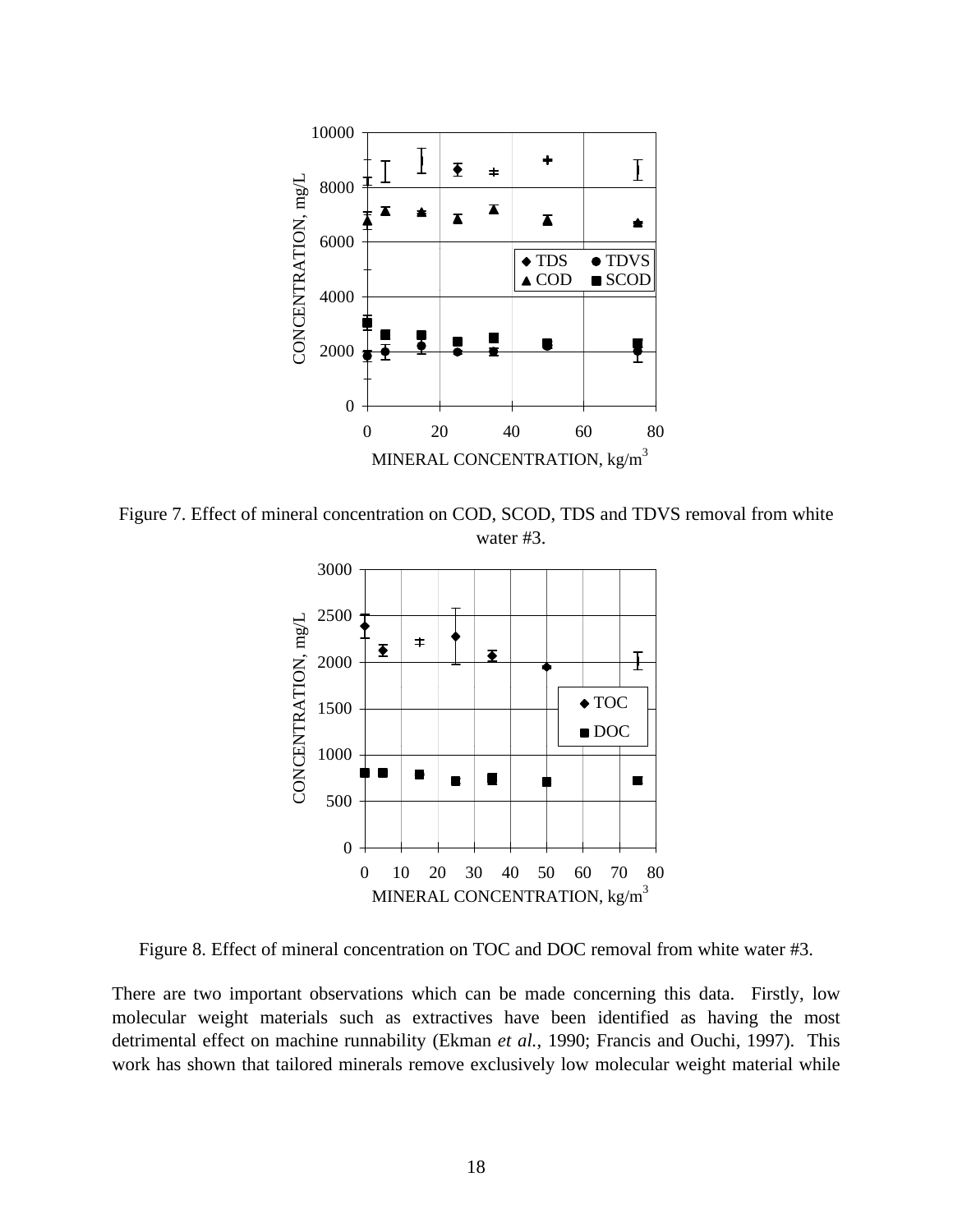retaining the less detrimental high molecular weight fraction. This selectivity will result in maximal use of the mineral sorptive capacity.

Secondly, through judicial selection of the length (size) of the tailoring cation, there is the potential for exerting a degree of control over the molecular weight fraction removed. On the basis of the results, the relative size and magnitude of van der Waals interactions between sorbate (LMW or HMW substances) and sorbent (HDTMA cations) should dictate the size of the tailoring cations to be used in the tailoring process. If desired, the use of tailoring cations larger than HDTMA could possibly ensure removal of HMW substances from closed-cycle white water. Depending on the size, availability and cost of larger tailoring cations, other alternatives, including acid and heat treatments, coupled to HDTMA cations, could successfully increase the hydrophobicity of zeolites (Kim *et al.*, 1996; Pradas *et al.*, 1988).

#### **CONCLUSIONS**

This research investigated the performance of natural and tailored minerals for the treatment of synthetic process water and three simulated TMP white waters. After grinding and sieving, minerals were either applied in their natural form, or tailored with short-chain (TMA, BUT), branched (TBA) or long-chain (HDTMA) cations prior to the batch tests. Doses of the tailoring cations ranged from zero to 1.5 times the mineral CEC. Batch tests carried out with synthetic process water investigated DHA removal efficiency. Additional parameters (RFA, COD, SCOD, TOC, DOC, TDS, TDVS) were measured in tests conducted with white waters under pH conditions varying from 5 to 7.

#### **Adsorption Capacity of Natural and Tailored Minerals**

Twenty g/L of natural clinoptilolite, heulandite and chabazite minerals resulted in DHA removal of 25%, 8% and 15%, respectively. The negatively-charged DHA molecules and mineral surfaces, as well as the inaccessibility of the micropores already occupied by water molecules, explained the limited removal efficiency. Bentonite minerals were more efficient than zeolites, with a maximum removal of 55%. Organically-treated clays increased DHA adsorption up to 100%, and led to further investigation of the influence of mineral tailoring.

#### **Interactions Between Organic Cations and Mineral Surfaces**

1. The adsorption of TMA, TBA, BUT and HDTMA cations on chabazite Ch-1 was modeled using the Langmuir isotherm. The transition from the semi-linear zone to the plateau region occurred at the mineral ECEC value (approximately less than 5% of the mineral CEC). The ion sieve effect caused by the difference in size of the micropores and the tailoring cations, restricted the adsorption of tailoring cations to the external surfaces of chabazite Ch-1 and heulandite H-1.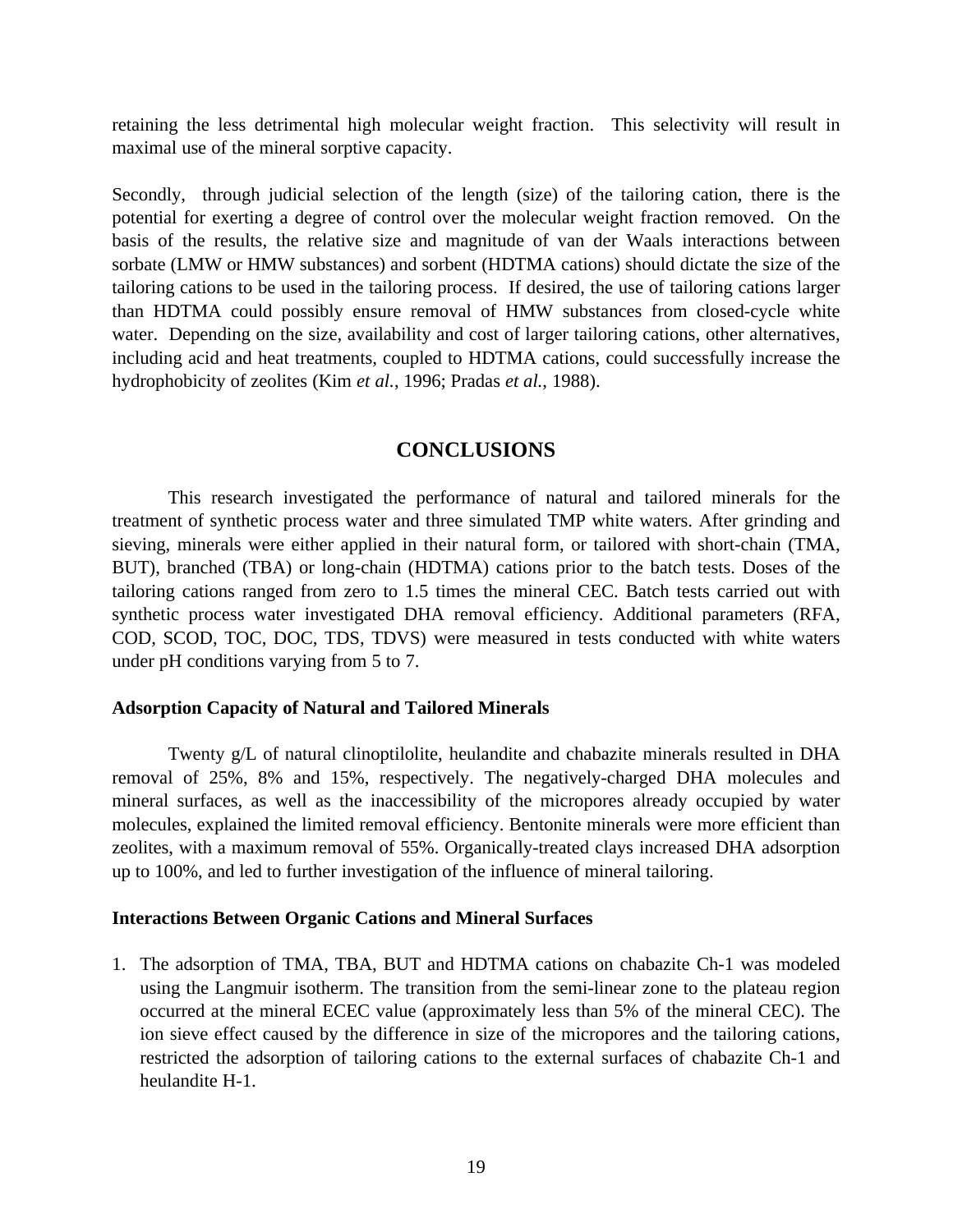2. Tailoring cations applied in doses less than the mineral ECEC were firmly bound to the mineral surfaces by coulombic interactions. Cations applied in excess of the mineral ECEC could have been bound through hydrophobic interactions to cations sorbed through coulombic interactions. The stability of hydrophobic bonds was strongly affected by water rinses.

#### **Uptake Capacity of Tailored Minerals**

- 1. Among the four organic cations tested, only the cation with the longest hydrocarbon chain (HDTMA) improved the uptake capacity of heulandite H-1 and chabazite Ch-1. Uptake capacity was improved to approximately 2 mg DHA/g after tailoring. Long-chain cations formed a dense monolayer where DHA molecules dissolved. HDTMA-tailored minerals with CEC values above 90 meq/100 g ensured complete removal of DHA from synthetic process water.
- 2. Removal of DHA was dependent on the measured cation loading, which was dictated by the mineral ECEC or CEC value. On low CEC minerals, the chains were loosely packed, while high CEC minerals displayed a closer packing of HDTMA cations, oriented vertically.
- 3. The effects of aggregate size, initial DHA concentration and cation dosage on DHA removal were relatively small in comparison to the mineral concentration, while the effects of temperature and time of treatment were negligible.

#### **Technical Feasibility of White Water Treatment**

- 1. Treatment of filtered Paprican white water with HDTMA-tailored H-1 was not affected by the pH of the white water in a range from 5 to 7.
- 2. RFA molecules bound to suspended solids most likely dissolved into the HDTMA layer.
- 3. The amount of RFA sorbed to HDTMA-tailored H-1 increased linearly with the mineral concentration in a range from 0 to 350 g/L for all three white waters, adjusted at pH 5.
- 4. The uptake capacity was strongly dependent on the initial RFA concentration, in accordance with Brunauer's five types of adsorption isotherms.
- 5. Excessive doses of HDTMA-tailored H-1 were required for good to excellent RFA removal. Seventy-five g/L of tailored H-1 resulted in reduction of 24% SCOD, 18% TOC, 10% DOC, while no removal of COD, TDS and TDVS occurred. The low surface area  $(15{\text -}30 \text{ m}^2/\text{g})$  and the low ECEC value (1.5 meq/100 g) of heulandite H-1 explained the performance.
- 6. The HDTMA layer of heulandite H-1 selectively rejected organic compounds on the basis of their molecular weight. LMW organics, including RA and FA, preferentially dissolved. The shape factor did not affect the mineral treatment since the removal efficiencies of RA and FA were similar.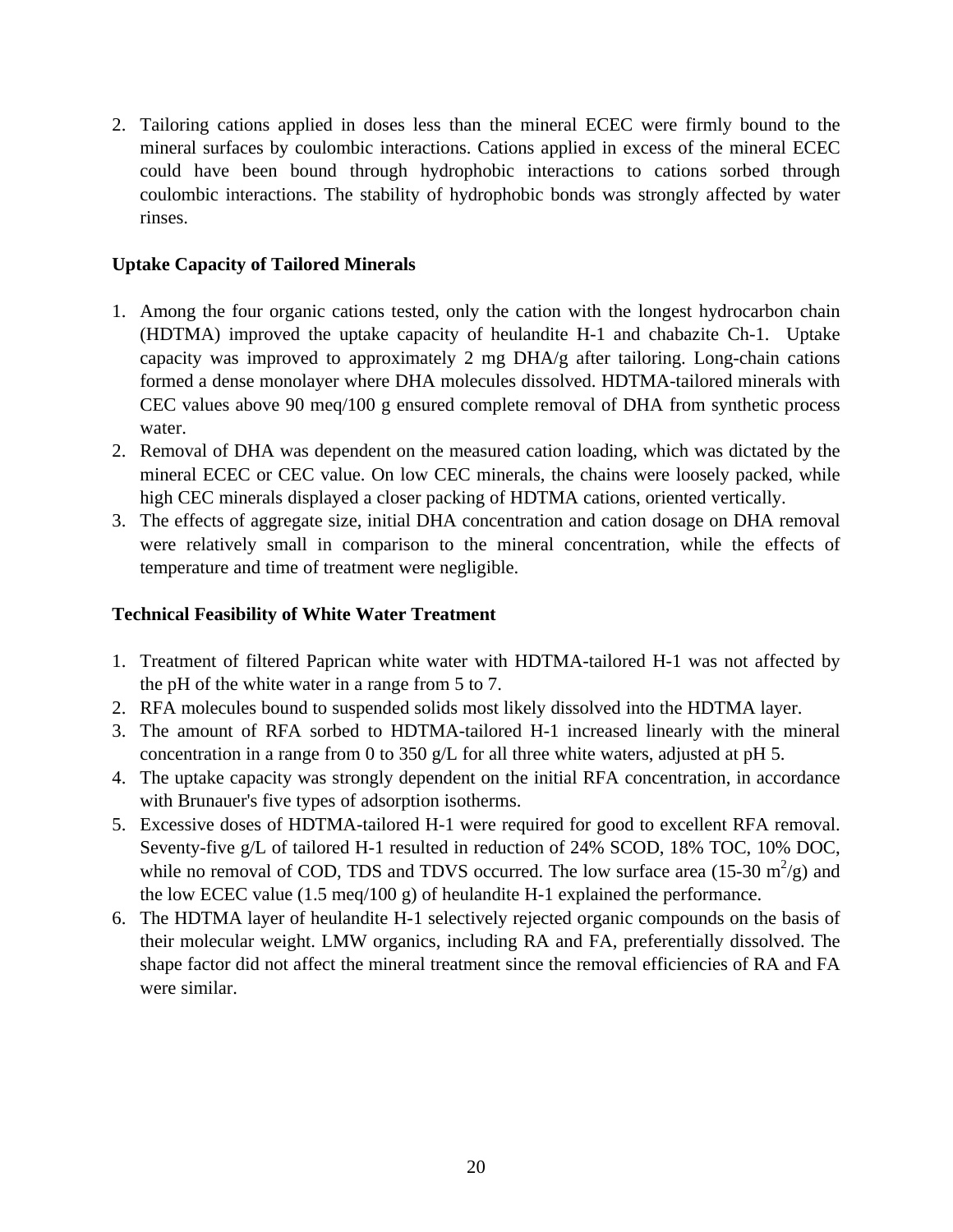#### **RECOMMENDATIONS**

#### **Confirmation of the Technical Feasibility**

The present study showed that large doses of HDTMA-tailored H-1 were required for satisfactory removal of RFA. In order to obtain the same performance but with much smaller mineral doses, it is mandatory to increase the surface area coated with organic cations. To do so, minerals should not only have a high surface area, but this surface should be accessible to large organic cations. This suggests the pore size is a criteria as important as the surface area. High CEC minerals are also desirable since they will form a thicker and more uniform organic layer. Synthetic zeolites are recommended since they can be custom-made to meet these requirements. The structural integrity should only be considered once the above criteria have been met. Indeed, even if the mineral selected has a low degree of structural integrity, previous work has shown that powdered bentonite could be successfully shaped into 3 mm height by 2 mm diameter pellets with an acrylic binder.

The HDTMA layer of heulandite H-1 was apparently selective with respect to the molecular weight of different constituents, as measured by RA, FA, COD, TOC and TDS. In order to confirm the selectivity of the HDTMA layer, several white water streams containing either LMW or HMW organics could be prepared by UF and NF membranes, and then subjected to mineral treatment. Secondly, a determination of the influence of the shape factor among LMW organics would require measurement of the concentration of other LMW organics, such as sterols and lignans, dissolved into the layer. Current analytical methods designed for liquid samples would need to be adapted for analysis of the solid phase. Most importantly, in order to enhance the removal of HMW compounds, long-chain tailoring cations should be considered and selected among the following list:

- C12: dodecyltrimethylammonium;
- C14: tetradecyltrimethylammonium, benzyldimethyltetradecylammonium;
- C16: hexadecylpyridinium, hexadecyltrimethylammonium;
- C17: dioctodecyldimethylammonium, and
- C18: octadecyltrimethylammonium.

Besides white water treatment, other process streams or wastewaters in the pulp and paper industry could potentially benefit from the application of tailored minerals in internal, external or "emergency" treatment.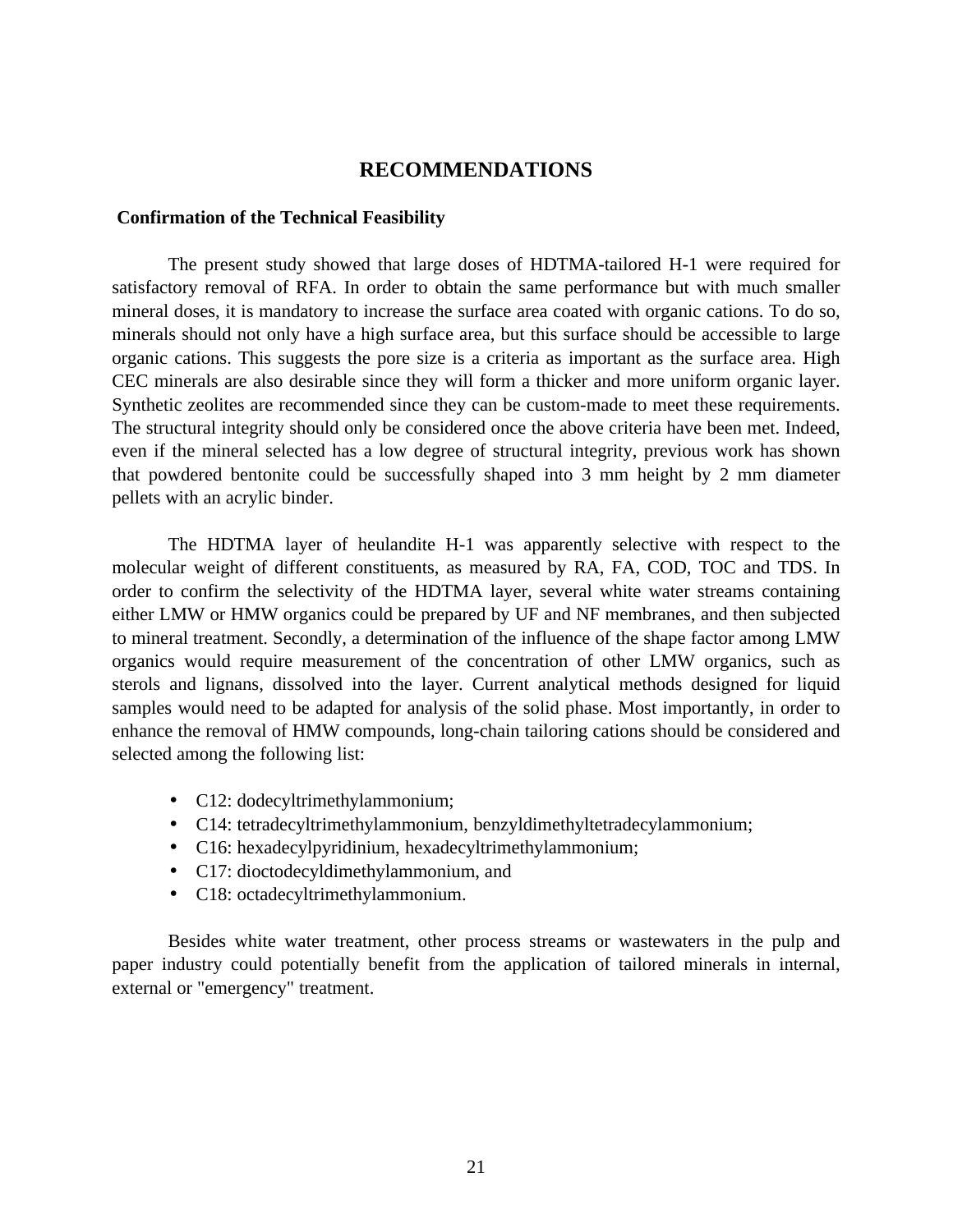#### **BIBLIOGRAPHY**

- Barrer, R.M., Papadopoulos, R. and Rees, L.V.C. (1967). Exchange of sodium in clinoptilolite by organic cations. Journal of Inorganic and Nuclear Chemistry, 29 (8): 2047-2063.
- Boyd, S.A., Mortland, M.M. and Chiou, C.T. (1988a). Sorption characteristics of organic compounds on hexadecyltrimethylammonium-smectite. Soil Science Society of America Journal, 52 (3): 652-657.
- Boyd, S.A., Shaobai, S., Lee, J.-F. and Mortland, M.M. (1988b). Pentachlorophenol sorption by organo-clays. Clays and Clay Minerals, 36 (2): 125-130.
- Boyd, S.A., Jaynes, W.F. and Ross, B.S. (1991). Immobilization of organic contaminants by organo-clays: application to soil restoration and hazardous waste containment. In: Organic substances and sediments in water, vol. I, R.A. Baker [Ed.], Boca Raton, FL, USA, 181-200.
- Brixie, J.M. and Boyd, S.A. (1994). Organic chemicals in the environment: treatment of contaminated soils with organoclays to reduce leachable pentachlorophenol. Journal of Environmental Quality, 23 (6): 1283-1290.
- Chen, Y.L., Chen, S., Frank, C. and Israelachvili, J. (1992). Molecular mechanisms and kinetics during the self-assembly of surfactant layers. Journal of Colloid and Interface Science, 153 (1): 244-265.
- Ekman, R., Eckerman, C. and Holmbom, B. (1990). Studies on the behavior of extractives in mechanical pulp suspensions. Nordic Pulp and Paper Research Journal, 2 (5): 96-103.
- Francis, D.W. and Ouchi, M.D. (1997). Effect of dissolved and colloidal solids on newsprint properties. Presented at the  $6<sup>th</sup>$  Wet End Chemistry Conference and COST Workshop, May 28-29, 1997 in Gatwich, United Kingdom, paper 21, 25 pp.
- Gao, F., Cadena, F. and Peters, R.W. (1991). Use of tailored zeolites for removal of benzene and toluene from water. Presented at the  $45<sup>th</sup>$  Purdue Industrial Waste Conference, Lafayette, IN, USA, 509-516.
- Garcia, J.E., Gonzalez, M.M. and Notario, J.S. (1993). Phenol adsorption on natural phillipsite. Reactive Polymers, 21 (3): 171-176.
- GSA Resources Inc. (1993). Information brochure, GSA Resources Inc., Cortaro, AR, USA.
- Haggerty, G.M. and Bowman, R.S. (1994). Sorption of chromate and other inorganic anions by organo-zeolite. Environmental Science and Technology, 28 (3): 452-458.
- Hines, W.W. and Montgomery, D.C. (1990). Probability and statistics in engineering and management science, John Wiley & Sons [Ed.],  $3^{rd}$  ed., USA, 732 pp.
- Huddleston, R.G. (1990). Surface-altered hydrophobic zeolites as sorbents for hazardous organic compounds, Hydrology Open File Report No. H90-8., New Mexico Institute of Mining and Technology, Socorro, NM, USA.
- Israelachvili, J.N. (1991). Intermolecular and surface forces, Academic Press [Ed.], 2<sup>nd</sup> ed., San Diego, CA, USA, 450 pp.
- Jackson, M.L. (1958). Phosphorus determinations for soils. In: Soil chemical analysis, Prentice-Hall Inc. [Ed.], Englewood Cliffs, NJ, USA, 498 pp.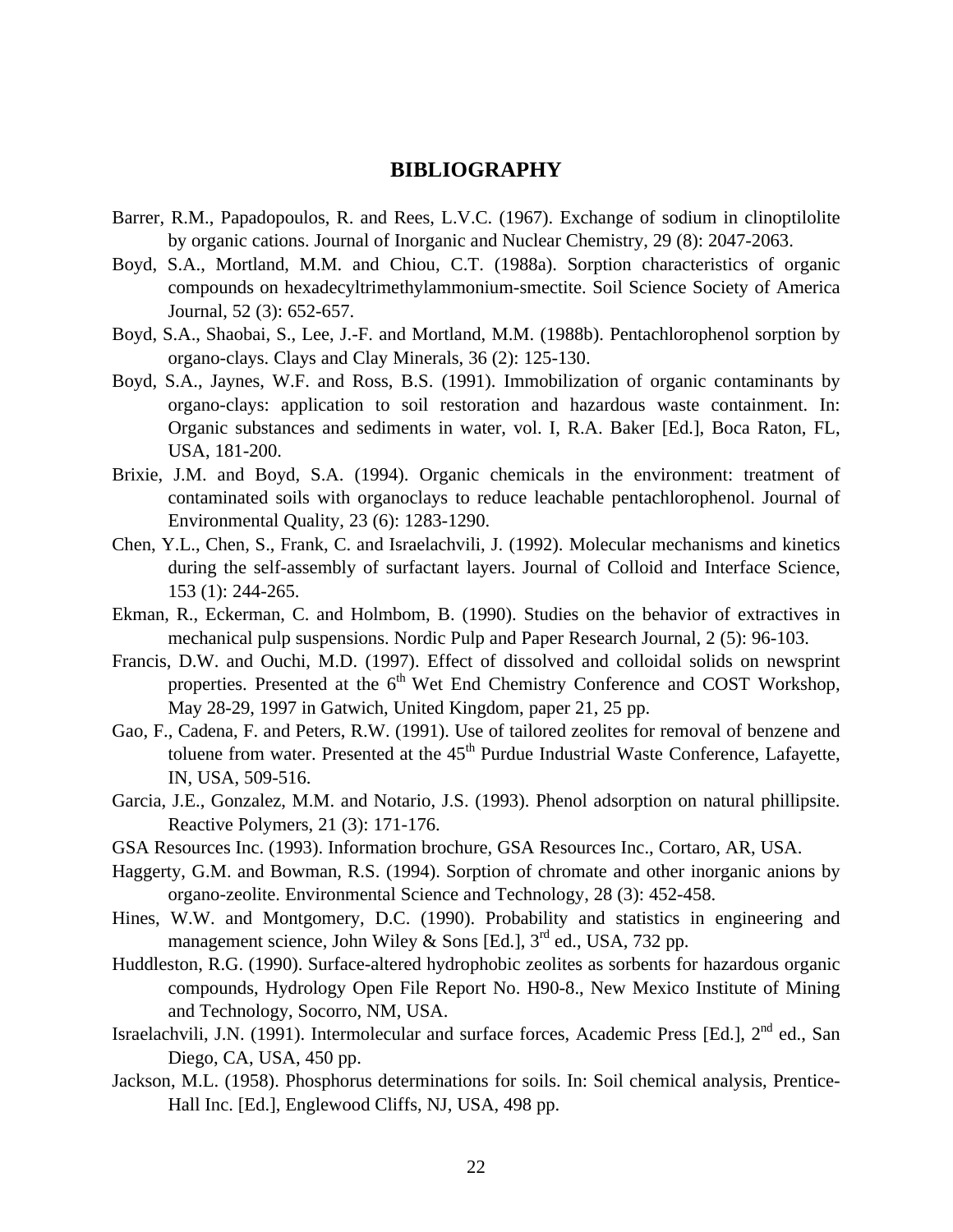- Jaynes, W.F. and Boyd, S.A. (1991a). Clay mineral type and organic compound sorption by hexadecyltrimethylammonium-exchange clays. Soil Science Society of America Journal, 55 (1): 43-48.
- Jaynes, W.F. and Boyd, S.A. (1991b). Hydrophobicity of siloxane surfaces in smectites as revealed by aromatic hydrocarbon adsorption from water. Clays and Clay Minerals, 39 (4): 428-436.
- Jour, P., Wackerberg, E. and Wallin, S. (1992). The generation, identification and treatability of COD from CTMP production. Presented at the TAPPI Pulping Conference, November 1- 5, 1992 in Boston, MA, USA, 1161-1166.
- Kim, Y.S., Song, D.I., Jeon, Y.W. and Choi, S.J. (1996). Adsorption of organic phenols onto hexadecyltrimethylammonium-treated montmorillonite. Separation Science and Technology, 31 (20): 2815-2830.
- Knudson, M.I. (1993). Bentonite in paper: The rest of the story. Presented at the TAPPI Papermakers Conference, April 18-21, 1993 in Atlanta, GA, USA, 141-151.
- Kruglitskaya, V.Y., Lomtadze, O.G. and Antonova, V.A. (1985). Kinetics of wetting with water and toluene of cation-substituted and modified forms of clinoptilolite. Soviet Progress in Chemistry, 51 (11): 30-33.
- Kukkadapu, R.K. and Boyd, S.A. (1995). Tetramethyphosphonium- and tetramethylammoniumsmectites as adsorbents of aromatic and chlorinated hydrocarbons: effect of water on adsorption efficiency. Clays and Clay Minerals, 43 (3): 318-323.
- Lagaly, G. (1994). Bentonites: adsorbents of toxic substances. Surfactants and Colloids in the Environment, M.J. Schwuger and F.H. Haegel [Guest Ed.], Progress in Colloid & Polymer Science, 95, 61-72.
- Lee, J.F., Mortland, M.M., Boyd, S.A. and Chiou, C.T. (1989). Shape-selective adsorption of aromatic molecules from water by tetramethylammonium-smectite. Journal of Chemical Society Faraday, Transactions 1, 85 (9): 2953-2962.
- Markley, K.S. (1960). Fatty acids: their chemistry, properties, production and uses. Interscience Publishers, Inc. [Ed.],  $2<sup>nd</sup>$  ed., NY, USA, 714 pp.
- McLeay, D.J., Walden, C.C. and Munro, J.R. (1979). Effect of pH on toxicity of kraft pulp and paper mill effluent to salmonid fish in fresh and seawater. Water Research, 13 (3): 249- 254.
- Ming, D.W. and Dixon, J.B. (1987). Quantitative determination of clinoptilolite in soils by a cation-exchange capacity method. Clays and Clay Minerals, 35 (6): 463-468.
- Morales, A., Birkholz, D.A. and Hrudey, S.E. (1992). Analysis of pulp mill effluent contaminants in water, sediment, and fish bile- fatty and resin acids. Water Environment Research, 64 (5): 660-668.
- Neel, D. (1992). Quantification of BTX sorption to surface-altered zeolites, Hydrology Open File Report No. H92-2, New Mexico Institute of Mining and Technology, Socorro, NM.
- Nylund, J., Byman-Fagerholm, H. and Rosenholm, J.B. (1993). Physico-chemical characterization of colloidal material in mechanical pulp. Nordic Pulp and Paper Research Journal, 8 (2): 280-283.